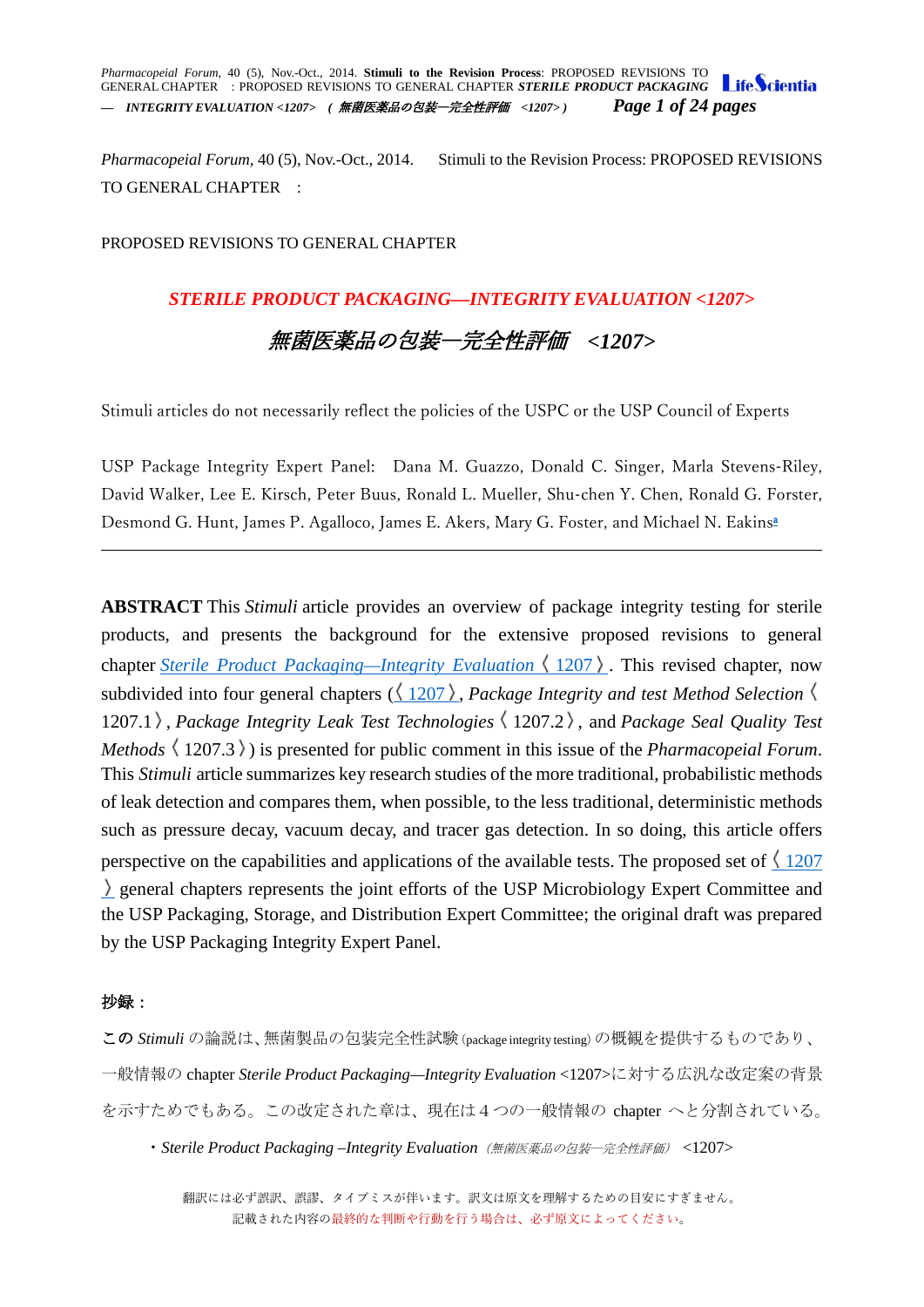*Pharmacopeial Forum,* 40 (5), Nov.-Oct., 2014. **Stimuli to the Revision Process**: PROPOSED REVISIONS TO GENERAL CHAPTER : PROPOSED REVISIONS TO GENERAL CHAPTER *STERILE PRODUCT PACKAGING — INTEGRITY EVALUATION <1207> (* 無菌医薬品の包装―完全性評価 *<1207> ) Page 2 of 24 pages*

- ・ *Package Integrity and test Method Selection* (包装完全性と試験方法の選定)<1207.1>
- ・ *Package Integrity Leak Test Technologies*(包装の完全性のリーク試験技術) <1207.2>
- ・*Package Seal Quality Test Methods*(包装シール品質試験方法) <1207.3>

この Stimuli article は、リーク試験の多くの伝統的·確率的方法 (more traditional, probabilistic methods) につい ての主要なリサーチ調査を要約し、可能な場合には、圧力減衰(pressure decay)、真空度減衰(vacuum decay) およびトレーサーガス検知 (tracer gas detection) のような、伝統色の薄い決定論的方法 (deterministic methods) との比較を行う。その際に、この論説では利用可能な試験の能力と応用に関しての見通し(perspective) を提供する。<1207>の general chapters の提案されているセットは、「USP Microbiology Expert Committee」と「USP Packaging, Storage, and Distribution Expert Committee」の協業の成果を示すもので ある。; 元々のドラフトは、「USP Packaging Integrity Expert Panel」が作成したものである。

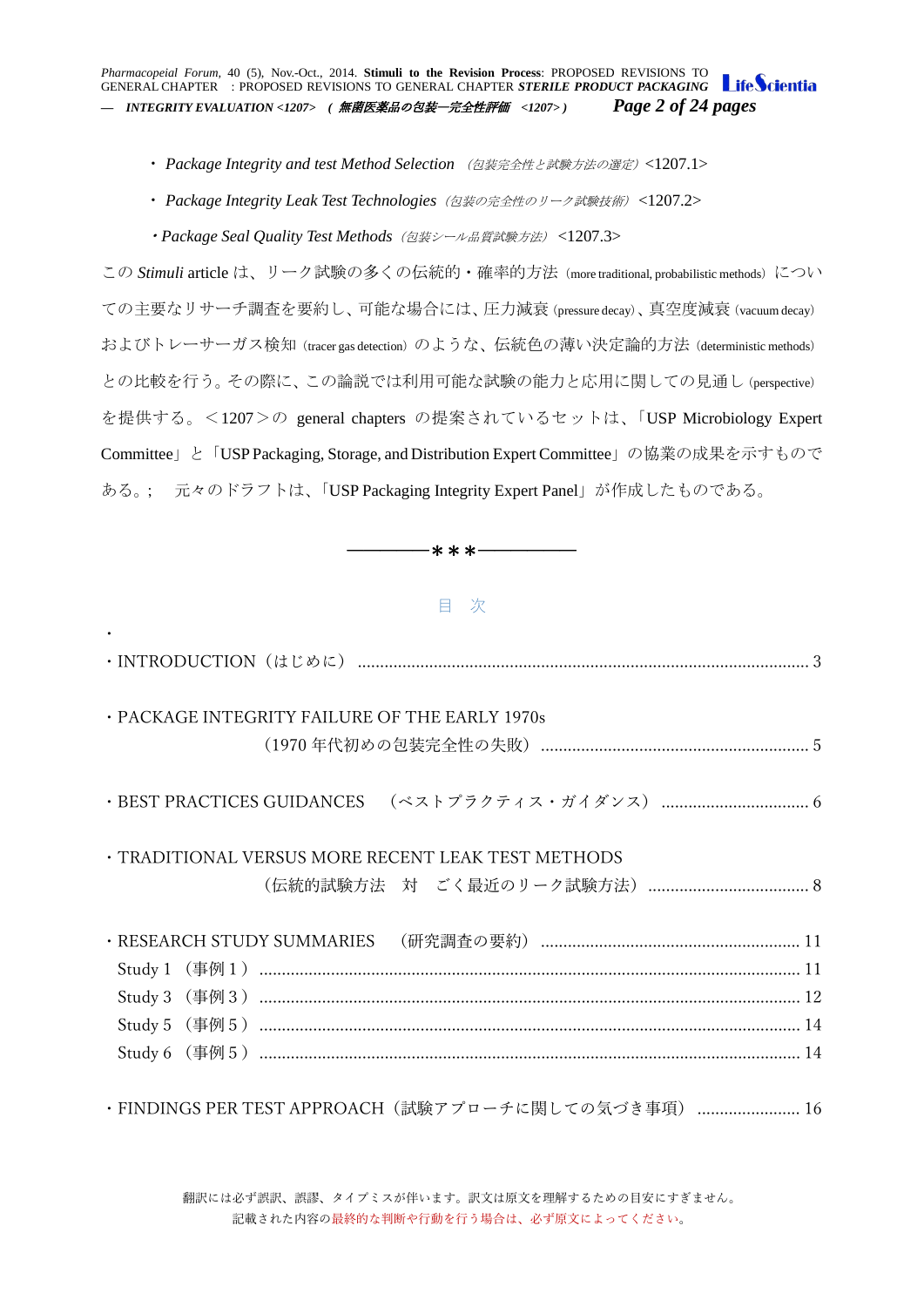*Pharmacopeial Forum,* 40 (5), Nov.-Oct., 2014. **Stimuli to the Revision Process**: PROPOSED REVISIONS TO GENERAL CHAPTER : PROPOSED REVISIONS TO GENERAL CHAPTER *STERILE PRODUCT PACKAGING — INTEGRITY EVALUATION <1207> (* 無菌医薬品の包装―完全性評価 *<1207> ) Page 3 of 24 pages*

<span id="page-2-0"></span>・INTRODUCTION (はじめに)

Extensive revisions to general chapter *Sterile Product Packaging—Integrity Evaluation* <1207> are presented for public comment in this issue of the *Pharmacopeial Forum*. This proposal for public comment, subdivided into four related chapters (<1207>, <1207.1>, <1207.2>, and <1207.3>), represents the combined efforts of the USP Microbiology Expert Committee and the USP Packaging, Storage, and Distribution Expert Committee.

―――――\*\*\*――――――

一般情報 chapter の *Sterile Product Packaging—Integrity Evaluation*(無菌製品完全性) [<1207>](http://www.usppf.com/pf/pub/data/v405/CHA_IPR_405_c1207.html%23CHA_IPR_405_c1207)を、パブコメ を受けるために、*Pharmacopeial Forum*.のこの項(issue)に提示する(\*)。パブコメを受けるためのこ の提案は、関連する4つの chapters ( <1207>, <1207.1>, <1207.2>, および <1207.3> )に分割されてお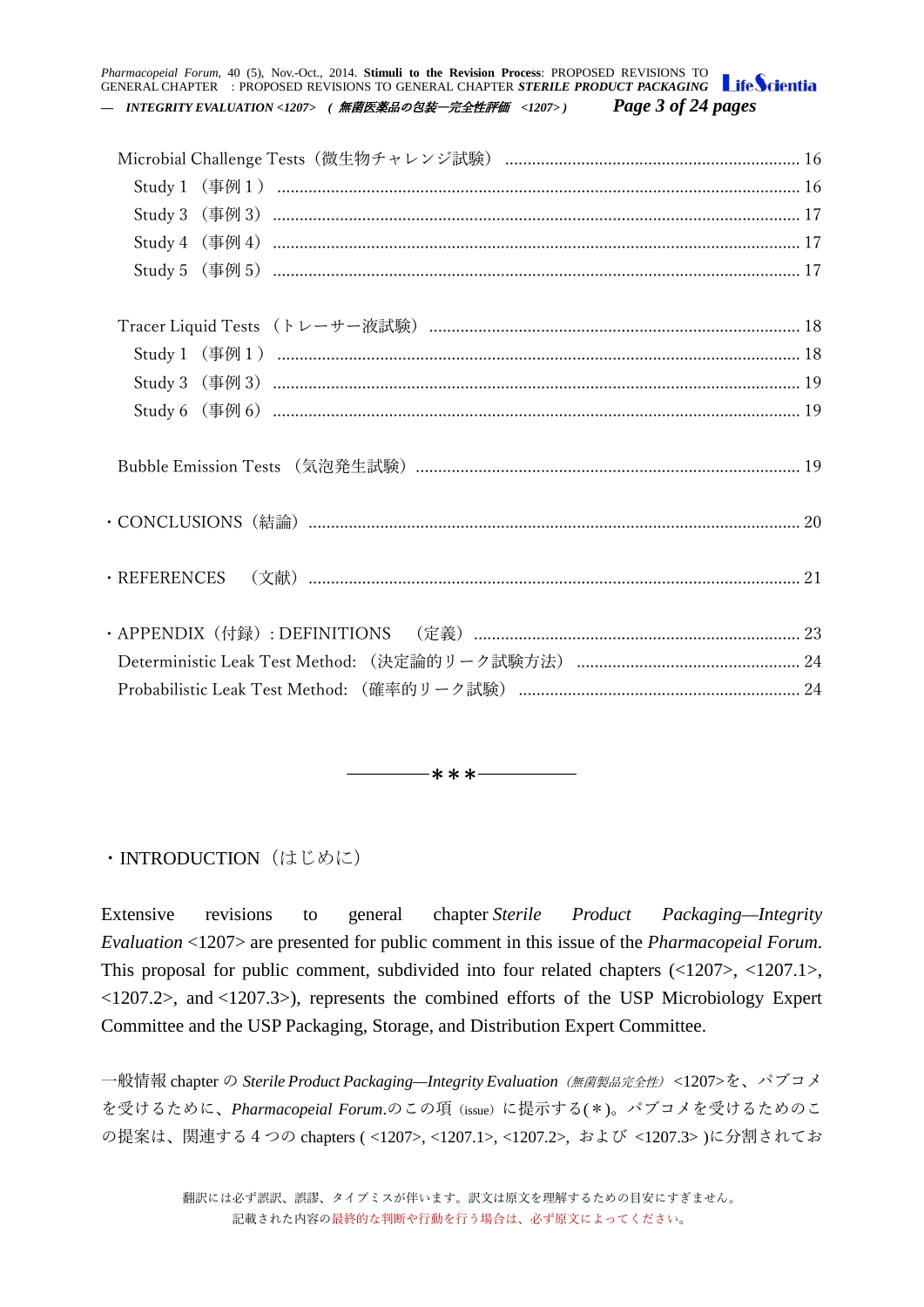*Pharmacopeial Forum,* 40 (5), Nov.-Oct., 2014. **Stimuli to the Revision Process**: PROPOSED REVISIONS TO GENERAL CHAPTER : PROPOSED REVISIONS TO GENERAL CHAPTER *STERILE PRODUCT PACKAGING — INTEGRITY EVALUATION <1207> (* 無菌医薬品の包装―完全性評価 *<1207> ) Page 4 of 24 pages*

り、「USP Microbiology Expert Committee」と「USP Packaging, Storage, and Distribution Expert Committee」 の協業の成果を示している。

\*:(訳注)この4つの章の構成は、以下の通りである。:

- <1207> Sterile Product Packaging Integrity Evaluation (USP38-NF33 2S) (無菌医薬品包装 - 完全性評価)
- <1207.1> Package Integrity and Test Method Selection [NEW] (USP38-NF33 2S) (容器完全性と試験方法の選定)
- <1207.2> Package Integrity Leak Test Technologies [NEW] (USP38-NF33 2S) (容器完全性リーク試験)
- <1207.3> Package Seal Quality Test Methods [NEW] (USP38-NF33 2S) (容器シール品質試験方法)

This *Stimuli* article introduces the topic of package integrity from a historical point of view to facilitate a clearer understanding of the direction for this proposed set of chapters. First, the article provides an overview of major milestones in package integrity for pharmaceutical parenteral products, starting with a large-scale package-integrity failure incident in the 1970s. This incident led to a heightened awareness of package integrity and stimulated a series of guidances regarding pertinent best practices. It was these guidances, cited in the text, which provided basis for the proposed USP <1207> chapter set.

この *Stimuli* の論説では、提案したこの set of chapters の方向性のより明瞭な理解を容易にするため に、その歴史的観点から包装完全性(package integrity)の話題を紹介する。まず初めに、この論説では、 非経口投与(訳注:一般的に注射剤を指す)の包装完全性の主要なマイルストーン(里程)の概観を述べる。 これは、1970 年代に起こった大規模な包装完全性の不全の問題から始まる。この事件は、包装完全 性の高い関心を呼び起こし、適正なベスト・プラクティス(pertinent best practices)に関わる一連のガイダ ンスを制定することの刺激となった。それらガイダンス(このテキストに引用した)は、改定案を提 出したこの USP <1207> の chapter set の基礎を与えているものである。

Second, the Panel understands the common tendency to rely on traditional leak test methods, such as bubble emission, dye ingress, and microbial challenge test methods, as well as the lack of clarity concerning the sensitivity of such methods, and the confusion that often occurs when attempting to adopt other technologies. Therefore, the article summarizes findings from key research studies using some of these more traditional probabilistic methods of leak detection. In several cases, results are compared to data generated using less traditional deterministic methods, including pressure decay, vacuum decay, and tracer gas detection test methods (see *Appendix: Definitions*).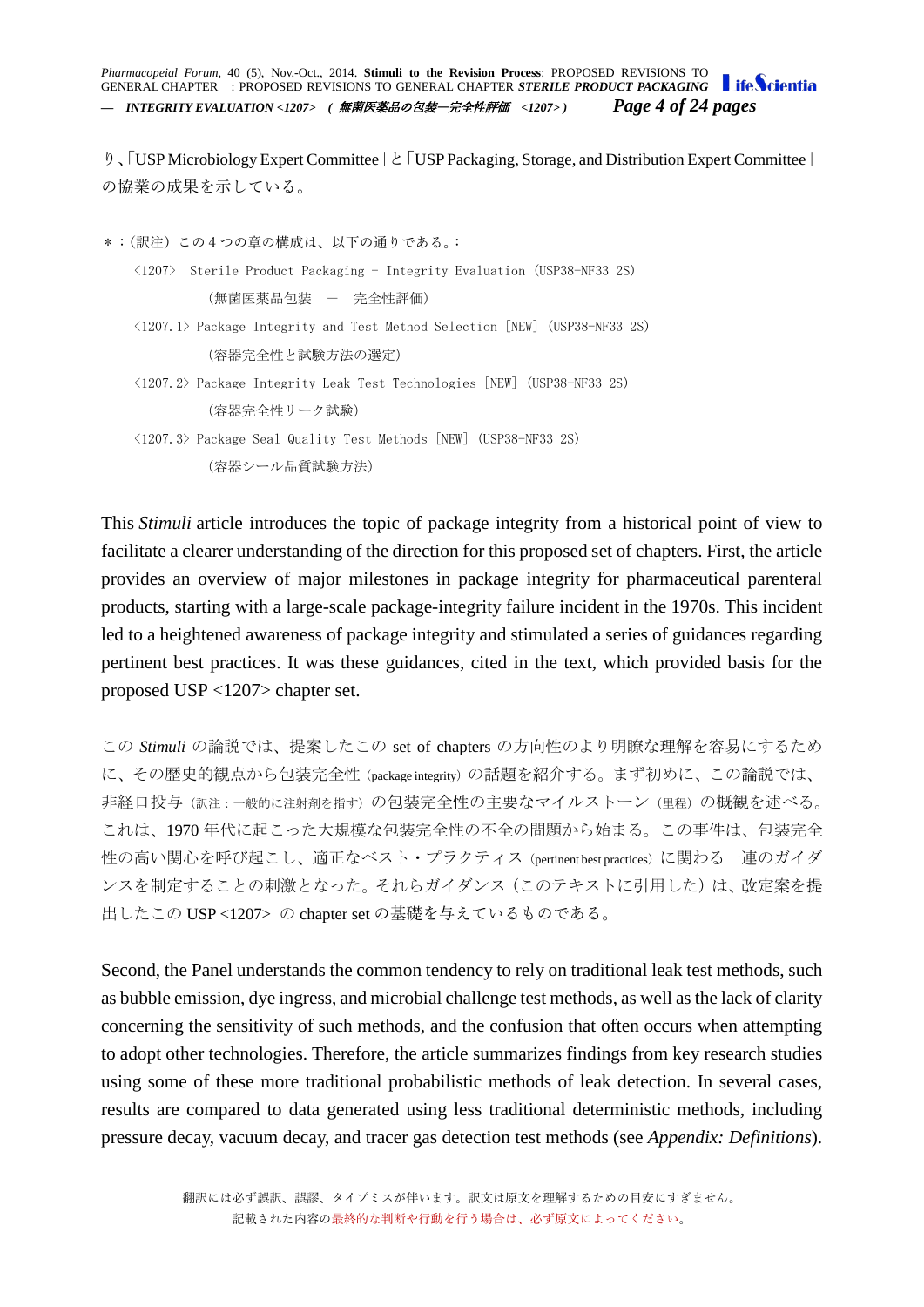*Pharmacopeial Forum,* 40 (5), Nov.-Oct., 2014. **Stimuli to the Revision Process**: PROPOSED REVISIONS TO GENERAL CHAPTER : PROPOSED REVISIONS TO GENERAL CHAPTER *STERILE PRODUCT PACKAGING — INTEGRITY EVALUATION <1207> (* 無菌医薬品の包装―完全性評価 *<1207> ) Page 5 of 24 pages*

This background information is meant to provide perspective on the capabilities and applications of such tests, and thereby allow for a more insightful review of the proposed general chapters <1207>, <1207.1>, <1207.2>, and <1207.3>.

次に、Panel (訳注:この論説を作成した Expert Committee?)は、伝統的なリーク試験方法には気泡発生(bubble emission)、色素侵入 (dye ingress)、および微生物チャレンジ (microbial challenge) などの伝統的なリーク試験 方法に頼ることの共通な傾向の理解を試みる。それと共に、そのような方法の感度に関わる明瞭さ の欠如の理解と、他の方法の採用を試みる場合にしばしば生じる混乱の理解を行うことを試みる。 それゆえに、この論説は、リークの検出に関しての多くの従来の確率的方法の幾つかを使用しての 主要な研究事例についた、その発見事項を要約する。幾つかの事例では、その結果を近年(less traditional) の決定論的方法を使用して得られたデータと比較した。この近年(less traditional)の決定論的方法には、 圧力減衰(pressure decay)、真空度減衰(vacuum decay)、およびトレーサーガスの検出(tracer gas detection)の試 験方法(*Appendix: Definitions* を参照)が含まれる。この背景に関わる情報は、そのような試験の能 力(capabilities)と適用についての見通しを提供することを意味しており、それによって、改定提案を行 った一般情報の章<1207>、<1207.1>、<1207.2>および<1207.3>の、より洞察力をもってのレ ビュー(insightful review)を可能にするものである。

## <span id="page-4-0"></span>・PACKAGE INTEGRITY FAILURE OF THE EARLY 1970s (1970 年代初めの包装完全性の失敗)

Parenteral-product package integrity made news headlines in the early 1970s when contaminated intravenous (IV) fluids packaged in glass bottles (typical at the time for such dosage forms) caused an estimated 2,000 to 8,000 episodes of bloodstream infection, resulting in the deaths of about 10% of case patients. This tragedy was the largest and most lethal known outbreak of nosocomial infection associated with widespread distribution of a contaminated medical product in the United States (*1*). The ensuing investigation found that the suspect IV packages had been closed using aluminum screw caps fitted with newly designed elastomeric liners. At the end of terminal sterilization, coolant water had wicked through the cap threads and remained trapped on the elastomers' surfaces. Product shipping, distribution, and later manipulation during routine hospital use provided ample opportunity for contaminants in the trapped water, and on closure outer surfaces, to enter the packages. The microorganisms responsible for the septicemia outbreaks were traced back to contaminated autoclave coolant water as well as to IV solution product manufacturing sites (*2*). This problem resulted in a nationwide total product recall (*1*) and prompted the pharmaceutical industry to rethink package design and product manufacturing processes (*2, 3*).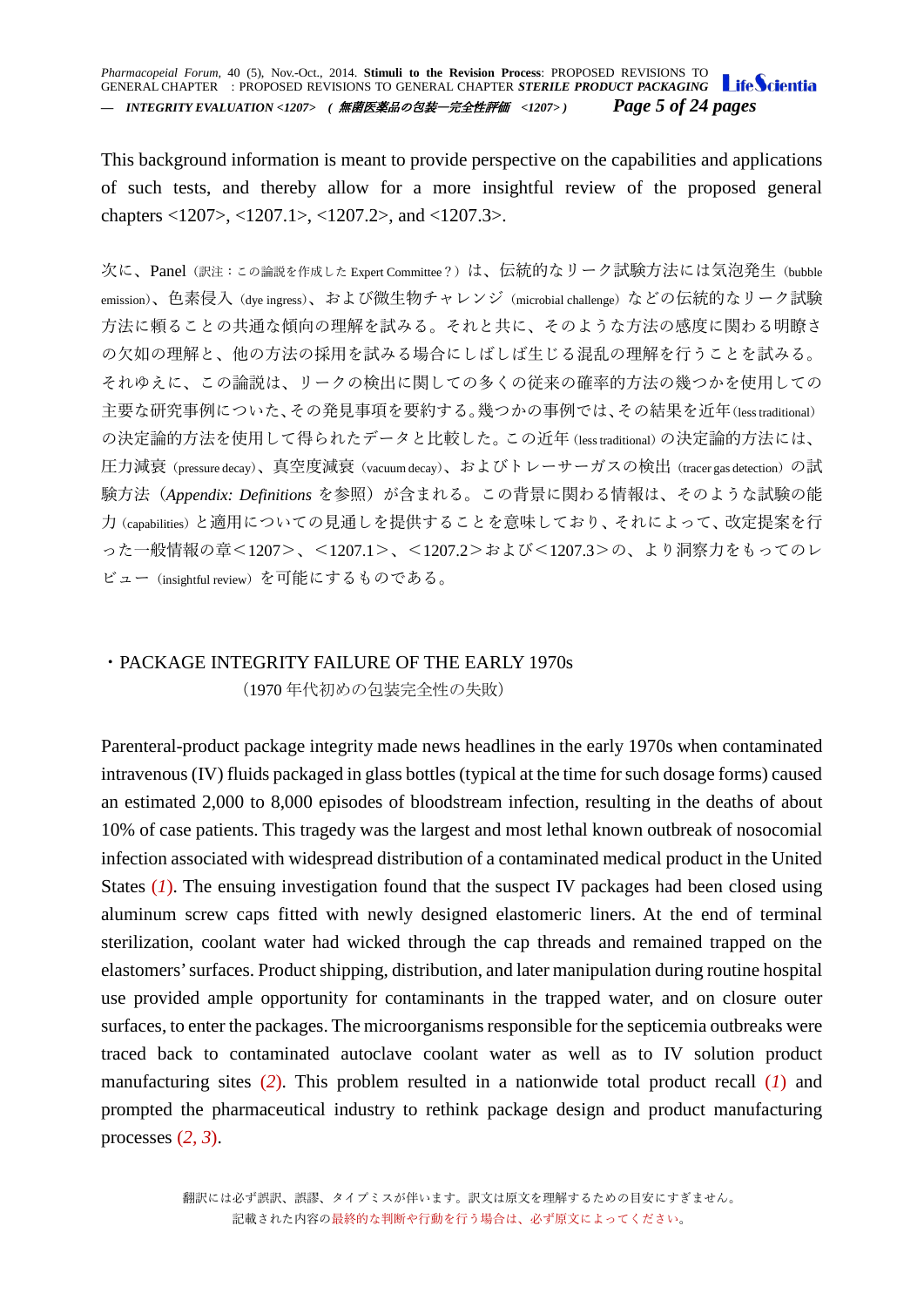*Pharmacopeial Forum,* 40 (5), Nov.-Oct., 2014. **Stimuli to the Revision Process**: PROPOSED REVISIONS TO GENERAL CHAPTER : PROPOSED REVISIONS TO GENERAL CHAPTER *STERILE PRODUCT PACKAGING — INTEGRITY EVALUATION <1207> (* 無菌医薬品の包装―完全性評価 *<1207> ) Page 6 of 24 pages*

非経口 (注射剤) 製品の包装完全性 (parenteral-product package integrity) は、1970 年代の初めに、ニュースへ ッドラインとして流れた。これはガラス容器(当時としては、このような剤型が一般的であった)に 包装された輸液(intravenous(IV) fluids)が汚染され、推定 2,000 ~ 8,000 件の血流感染を生じ、その発症 患者の約 10%が死亡した。この惨事は、米国における汚染した医薬品の広域流通に関連した院内感 染(nosocomial infection)の、最大かつ最も致死的な既知のアウトブレイクであった(I)。その後の調査 では、疑われた IV (輸液)の包装は、新たに設計されたエラストマー(訳注:弾性のある物質)のライナ ー(elastomeric liners)を取り付けたアルミニウム製スクリュウ・キャップを使用して、(容器の)閉塞が されたものであったことが判った。最終滅菌の終了時点で冷却水がキャップのねじ山部分を通って 入り込み、そのエラストマーの表面にトラップされて残った。製品の出荷、配送、およびその後の病 院での日常的な使用は、トラップされた水や栓の外側表面の汚染菌(contaminants)が包装品(packages) 中に入ることの有り余る機会を提供するものであった。この敗血症のアウトブレイク(septicemia outbreaks) の原因となった微生物は、それが IV 溶液製剤の製造施設に起因したは勿論のこと、更にそれが汚染 したオートクレーブの冷却水に原因することが究明された(*2*)。この問題は、国内(米国)規模の大 規模な製品回収(total product recall) (*I*) を起こさせ、更には製薬業界に包装設計(package design)と製品の 製造プロセスの再考を促すものとなった(*2, 3*)。

### <span id="page-5-0"></span>・BEST PRACTICES GUIDANCES (ベストプラクティス・ガイダンス)

In 1983, the Parenteral Drug Association (PDA) Container Sealability Task Force issued Technical Information Bulletin No. 4, Aspects of Container/Closure Integrity (*4*). This document outlined "various physical and mechanical properties of a vial container/closure system which affect seal integrity." It also suggested "physical and/or microbiological testing approaches that could be used to challenge seal integrity or demonstrate that a seal has been achieved and is maintained over the life of the container." The Bulletin included brief definitions of physical leak tests, namely vacuum retention, vacuum chamber, internal pressure, dye immersion, and seal force tests, thus reflecting the package-testing choices known at the time. For instance, in 1978, sealing force was already employed as a parenteral vial package-seal quality check (*5*). And as early as 1956, the risks posed by subvisible capillary defects in poorly sealed and cracked ampoule tips were reported. The abilities of physical methods to find such defects were compared and reported as well. The tests investigated included dye ingress tests coupled with differential pressure and autoclave challenge conditions (*6, 7*); liquid ingress tests employing radionuclides tracers (*8*); and high-frequency spark tests of helium-flooded test samples (*9*).

1983 年に、Parenteral Drug Association (PDA) の Container Sealability Task Force は、Technical Information Bulletin No. 4, Aspects of Container/Closure Integrity (*4*)を発行した。この文書は、"シールの完全性に影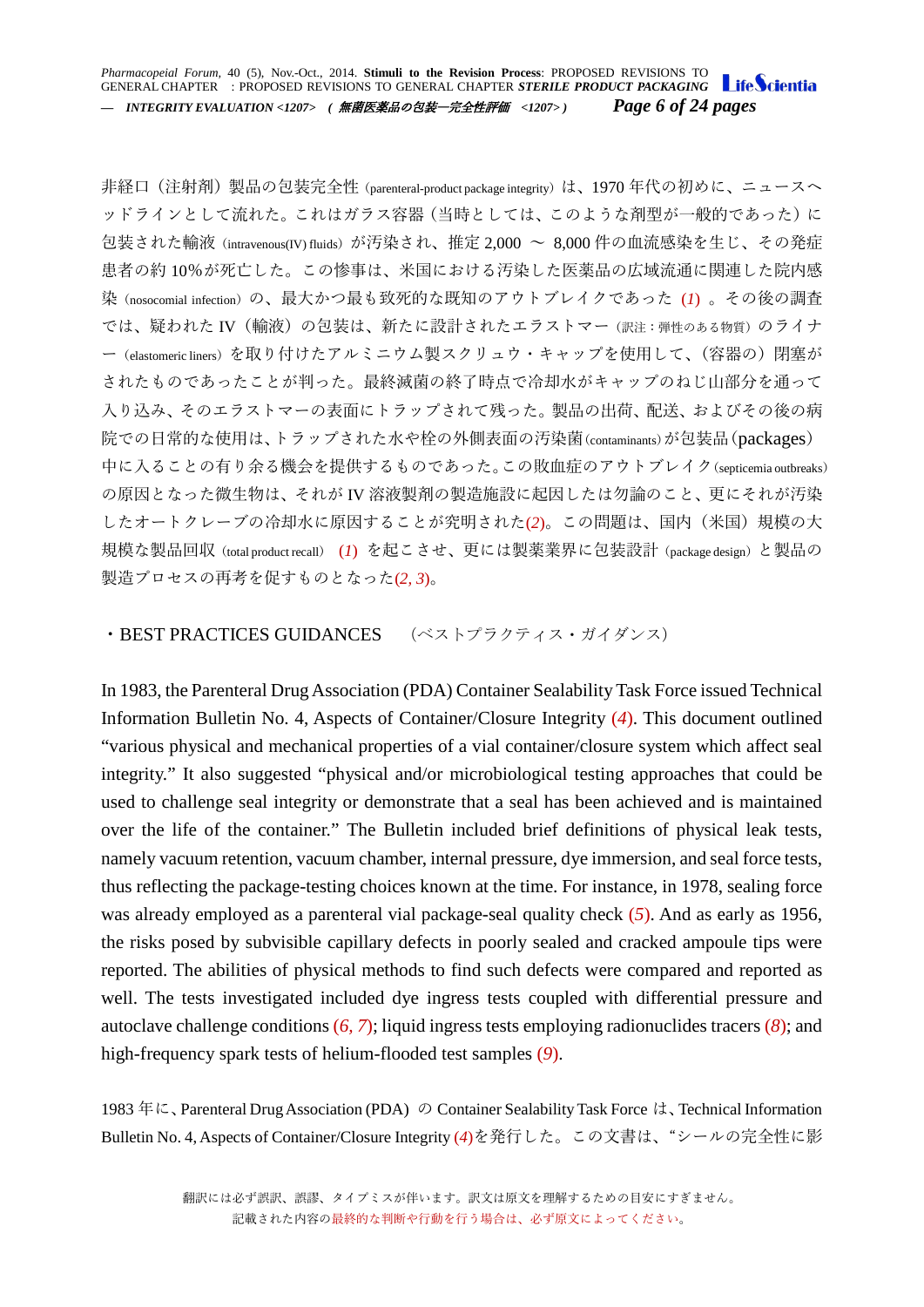*Pharmacopeial Forum,* 40 (5), Nov.-Oct., 2014. **Stimuli to the Revision Process**: PROPOSED REVISIONS TO GENERAL CHAPTER : PROPOSED REVISIONS TO GENERAL CHAPTER *STERILE PRODUCT PACKAGING* Life Scientia *— INTEGRITY EVALUATION <1207> (* 無菌医薬品の包装―完全性評価 *<1207> ) Page 7 of 24 pages*

響を与えるバイアルの容器/栓の完全性システムの様々な物理的および機械的な性質"を概説した ものであった。この文書はまた、 "シールの完全性をチャレンジする、あるいはシールが達成してい ることを証明するところの物理的/微生物学的な試験アプローチと、その容器の有効期間(life)に わたっての維持されていること"も示唆した。この Bulletin は、物理的なリーク試験、特に、減圧度 保持(vacuum retention)、減圧チャンバー(vacuum chamber)、内部圧(internal pressure)、色素浸漬(dye immersion)、 シール力(seal force)の検査の簡潔な定義を包括しており、それゆえ、その時点で知られていた包装-試 験の選択肢を反映したものであった。例えば、1987 年に、シール力 (seal force) は、非経口のバイアル 包装-シール品質チェック(parenteral vial package-seal quality check)として使用されていた(*5*)。そして 1956 年 のような早い時点で、シールが不十分で、かつクラックを起こしたアンプルチップ(poorly sealed and cracked ampoule tips)で、目視では見えないような毛細管状の欠陥(subvisible capillary defects)が示すリスクが報告さ れている。そのような欠陥を発見する物理的方法の能力が比較され、十分な報告がされた。調査さ れたこの試験は、次のものを含んでいる。:

- ・各種の圧力とオートクレーブチャレンジ条件と組み合わせた色素浸漬試験(*6, 7*)
- ・放射性核種(radionuclides)のトレーサーを使用する液体浸漬試験(*8*) および
- ・helium-flooded test samples の high-frequency spark tests (*9*)

As mentioned, the PDA Bulletin No. 4 also included "microbiological challenge of media filled containers" as a package-integrity testing alternative, employing challenge-condition options described as "static aerosol, static immersion, static ambient and dynamic immersion" (*4*). Just as with the physical methods listed, these microbiological test methods represented generally known testing concepts. A year prior to the Bulletin, microbial challenge tests were publicized as a means for large-scale vial package-integrity verification (*10*). The *microbial challenge test* by immersion was eventually adopted by many in the pharmaceutical industry and was accepted by pharmaceutical regulatory agencies as an unofficial standard for verifying the integrity of sterile product-package systems.

言及したように、PDA Bulletin No. 4 もまた、包装完全性試験の変法(package-integrity testing alternative)とし て、"静的エアゾール(static aerosol)、静的浸漬(static immersion)、静的環境(static ambient )および動的浸漬 (dynamic immersion) "を包括しており、これらは "培地充填容器での微生物学的チャレンジ (microbiological challenge of media filled containers)" と述べられているチャレンジ条件のオプションとして使用されるもので あった(*4*)。リストされている物理的方法と同じく、それらの微生物学的試験方法は、一般的に知ら れている試験コンセプトを示したものであった。その Bulletin が発行される前の年に、大型のバイア ル包装-完全性の確認(package-integrity verification)の方法として、微生物チャレンジ試験が公表された(*10*)。 この浸漬法による*微生物チャレンジ試験*(microbial challenge test)は、最終的に、製薬業界の多くで採用 され、無菌製品-包装システムの完全性を確認するための非公式の基準(unofficial standard)として、医薬 品規制当局により採用された。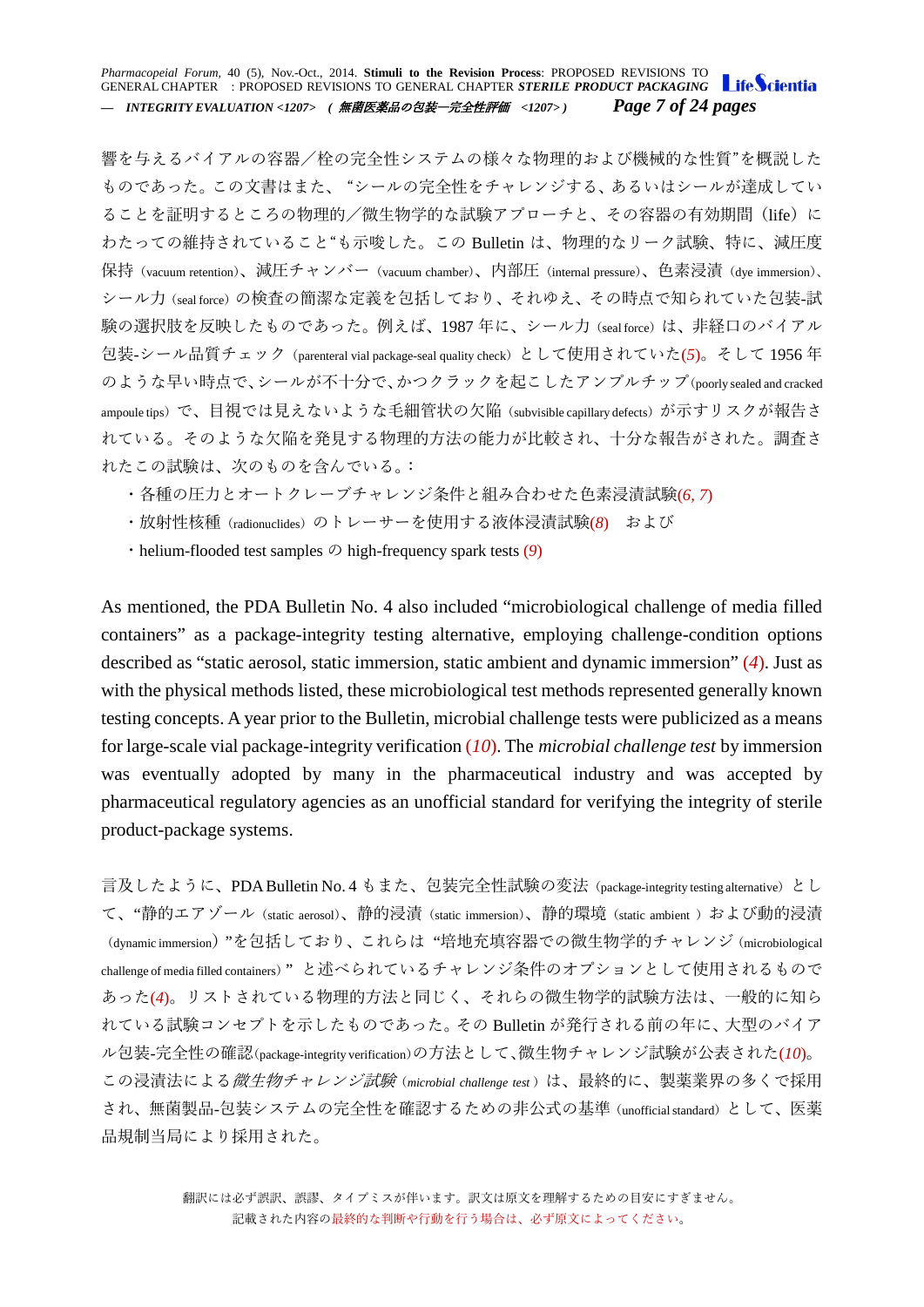In 1998, the PDA published the PDA Pharmaceutical Package Integrity Technical Report No. 27, providing an exhaustive listing of various physicochemical and microbiological challenge test methods useful for package-integrity testing, plus guidance on test method selection and validation. The Report recommended validation of physicochemical leak test methods by a direct comparison to a microbial ingress test performed in parallel, or by an indirect comparison to microbial ingress data found in the published literature (*11*).

1998 年に、PDA は PDA Pharmaceutical Package Integrity Technical Report No. 27 を公表した。これは、 包装完全性試験に有用な各種の物理化学的および微生物学的チャレンジ試験方法の網羅的なリスト を与えており、それに加えて試験方法の選択とバリデーションについてのガイダンスを与えている。 この Technical Report No. 27 は、並行して行われる微生物浸漬試験との直接的な比較により、あるい は公表された文献に見られる微生物浸漬データに対する間接的な比較によって、物理的なリーク試 験方法によるバリデーションを推奨していた(*11*)。

## <span id="page-7-0"></span>・TRADITIONAL VERSUS MORE RECENT LEAK TEST METHODS

(伝統的試験方法 対 ごく最近のリーク試験方法)

Over time, published research has shown that optimized microbiological immersion challenge tests can be quite sensitive, able to detect leakage pathways the size of a single microorganism. However, studies have also shown that such tests lack reliability, often missing leaks that could compromise product sterility (*12–14*). Research has also indicated that microbial ingress tests by aerosol challenge are even less reliable and more insensitive, with significant risks of generating false-positive results (i.e., failure of non-leaking packages) (*15–17*). Conversely, published studies have proved that nonporous pharmaceutical package integrity can be quantified in gas leakage rate units, enabling direct as well as indirect assessments of package microbial ingress risk. This has helped to establish a better understanding of physicochemical leak test methods' capabilities, as well as the probabilistic nature of microorganism ingress into packaging systems (*12–14, 18*).

時間経過と共に、公表された研究は、最適化された微生物浸漬チャレンジ試験は、極めて鋭敏(quite sensitive) なものであり、単一の微生物のサイズの漏れ経路 (leakage pathways) の検出が可能であることを 示した。しかしながら、調査ではその様な試験はまた、信頼性 (reliability) が欠如しており、製品の無 菌性を損なうようなリークも、しばしば検出を逃すことも示された (*12–14*) 。研究ではまた、エア ゾールチャレンジによる微生物侵入試験(microbial ingress tests by aerosol challenge)は、信頼性が低くかつ鋭敏 性に欠け(more insensitive)ており、かつ、誤陽性結果(false-positive results)(すなわち、リークの無い包装を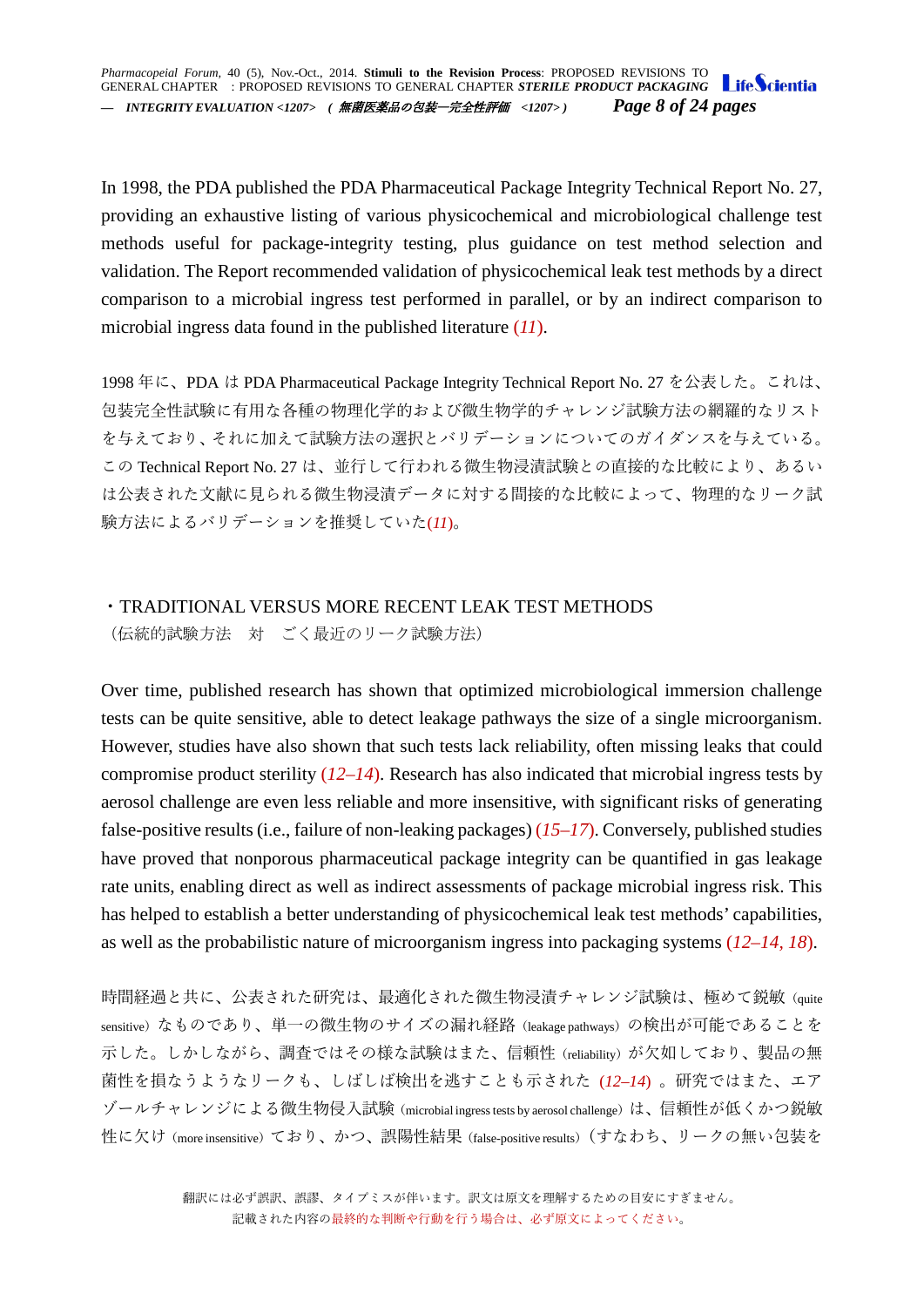*Pharmacopeial Forum,* 40 (5), Nov.-Oct., 2014. **Stimuli to the Revision Process**: PROPOSED REVISIONS TO GENERAL CHAPTER : PROPOSED REVISIONS TO GENERAL CHAPTER *STERILE PRODUCT PACKAGING — INTEGRITY EVALUATION <1207> (* 無菌医薬品の包装―完全性評価 *<1207> ) Page 9 of 24 pages*

不適合とする)を発生させる重大なリスクを持っていることが示された (*15–17*) 。それとは逆に、 この公表された調査では、ノンポーラス (nonporous) な医薬品の包装完全性が、ガスのリーク速度測定 装置(gas leakage rate units)で適格性評価が可能であることを立証した。これにより、包装品の微生 物侵入リスクの直接および間接的な評価が可能となった。これは、包装システム (packaging systems) へ の微生物の侵入の確率的な性質(probabilistic nature)と共に、物理化学的リーク試験方法の能力の より良い理解の確立を助けるものであった (*12–14, 18*) 。

Today, packaging science and test methodologies continue to evolve, delivering better tools that enable a more complete evaluation of package integrity in several contexts: during package qualification research; as part of product stability studies; and in support of commercial product manufacturing operations. In addition, the approaches used for validating leak test methods are changing. Given the variety of reliable and sensitive physicochemical package leak tests and package-seal quality tests available today, the proposed USP general chapter set  $\langle 1207 \rangle$  $\langle 1207 \rangle$  $\langle 1207 \rangle$  stresses the importance of utilizing validated and appropriately sensitive physicochemical leak test methods for definitive package-integrity testing. Because of the pitfalls associated with microbial challenge tests, this proposed chapter set recommends validation of physicochemical leak test methods solely on the basis of a direct demonstration of method detection limit, accuracy, and precision, using appropriate positive and negative controls, without incorporating microbial challenge comparisons. When microbiological challenge tests are the method of choice for package integrity verification, validation of such challenge tests must demonstrate the detection limit, accuracy, and precision of the test method in probabilistic terms, for example, by using a sufficiently large number of carefully designed positive and negative controls as part of a rigorously designed and controlled test to accurately estimate failure rates (e.g., microbial ingress) in the presence of inherently large biological variation.

今日、包装科学(packaging science)と試験法の方法論は発展を続けており、次のような関連での、包装 完全性(package integrity)の、より完全な評価を可能とするより良いツールを与え続けている。:

・包装の適格性評価研究を通じて (during package qualification research);

・製品安定性調査の一部として (as part of product stability studies); および

・市販製品の製造作業の裏付として(in support of commercial product manufacturing operations)。

更に、リーク試験方法をバリデートするために使用するアプローチが変更されつつある。今日では 信頼性があり鋭敏な物理化学的包装リーク試験および包装-シール品質試験 (package-seal quality tests) が利 用可能となっているが、この提案している USP general chapter set [<1207>](http://www.usppf.com/pf/pub/data/v405/CHA_IPR_405_c1207.html%23CHA_IPR_405_c1207) は、最も信頼のおける (definitive)包装-完全性試験のために、バリデートされかつ、適正な感度をもつ物理化学的リーク試験 方法を利用することの重要性を強調したい。微生物チャレンジ試験に関わる落とし穴 (pitfalls) のため に、この proposed chapter set は、微生物チャレンジとの比較を取り込むこと無しに、適切な陽性およ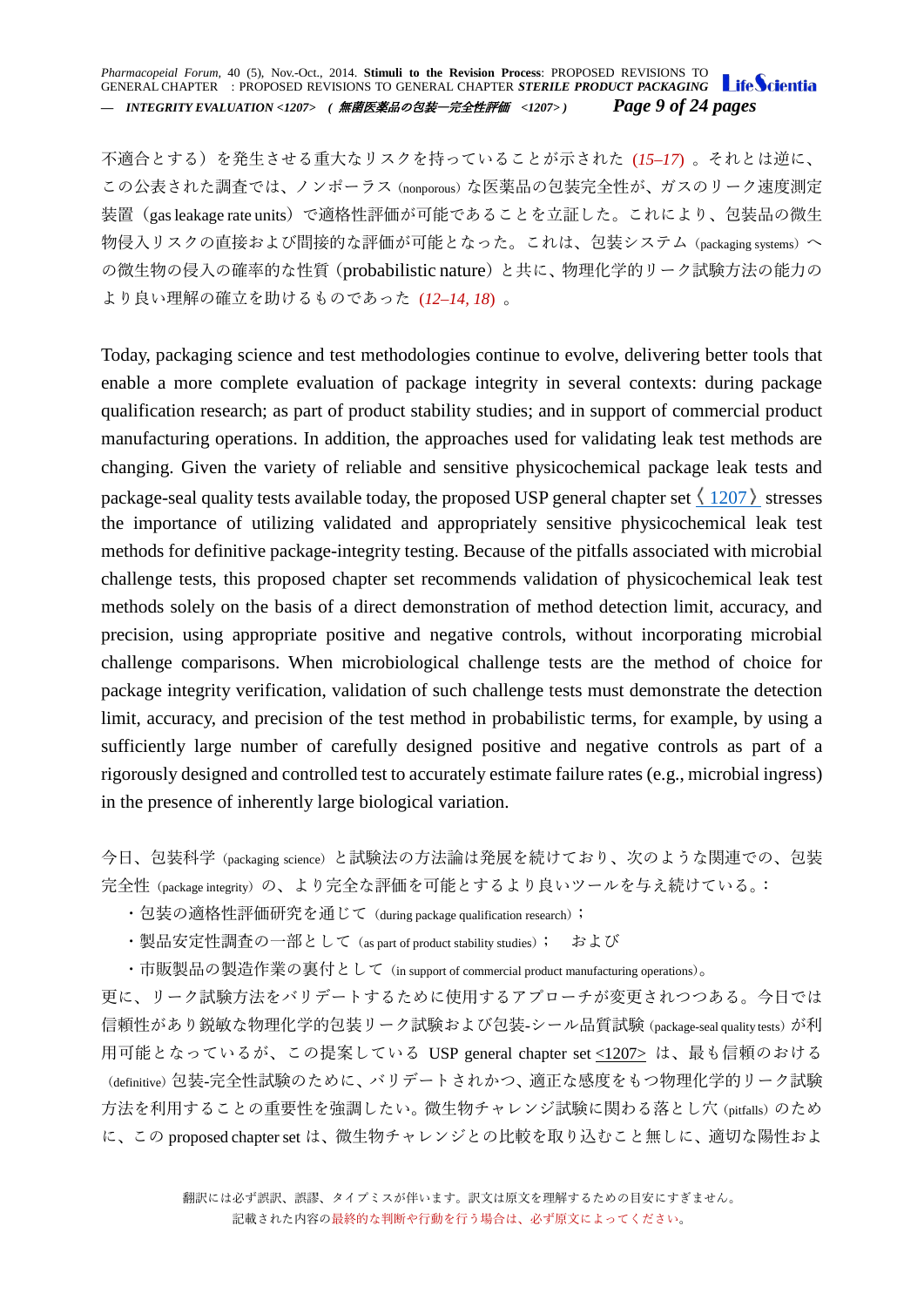#### *Pharmacopeial Forum,* 40 (5), Nov.-Oct., 2014. **Stimuli to the Revision Process**: PROPOSED REVISIONS TO GENERAL CHAPTER : PROPOSED REVISIONS TO GENERAL CHAPTER *STERILE PRODUCT PACKAGING — INTEGRITY EVALUATION <1207> (* 無菌医薬品の包装―完全性評価 *<1207> ) Page 10 of 24 pages*

び陰性対照(appropriate positive and negative controls)を使用して、方法の検出限界(detection limit)、真度(accuracy) および精度(precision)の直接的な証明に基づいてのみ、理化学的なリーク試験方法のバリデーション を行うことを推奨する。微生物学的チャレンジ試験が、包装完全性のベリフィケーション(verification) のために選択した方法である時は、そのようなチャレンジ試験は、確率論的な用語でその試験方法 の検出限界 (detection limit)、真度 (accuracy) および精度 (precision) を証明しなければならない。例えば、固 有な大きな生物学的変動の存在下で不適合率(例えば、微生物の侵入)を正確に推定するために、厳 密に設計され管理された試験の一部として、注意深く設計された陽性および陰性の対照の十分な大 きな数を使用してこれを行うべきである。

Historically, package-integrity testing approaches that incorporate a microbial or tracer-liquid (e.g., dye) challenge, or tests that detect bubble emission, have been relied upon for package integrity verification. There are advantages to using such methods, and indeed, such tests can provide invaluable insight into package integrity. However, because they are probabilistic in nature, the capabilities of these methods are often misunderstood, or are unknown. Attempts to understand these approaches are complicated by the myriad experimental designs that can be used. The following summarizes key published research that has investigated the accuracy, precision, and limit of detection for specific leak test methods deemed to be probabilistic (in the proposed chapter  $\leq$ 1207> revision), namely, microbial challenge, tracer liquid, and bubble emission leak test methods. In some studies, findings generated using probabilistic methods were compared to data obtained via deterministic leak test methods, including pressure decay, vacuum decay, and tracer gas leak detection. Research is presented in order of publication date. After this section of research summaries is a section that highlights these findings, which are grouped according to the specific probabilistic testing approach. Leakage rates reported for the various research studies are those stated in the original text.

歴史的にみれば、微生物チャレンジ、あるいはトレーサー液(例えば色素)チャレンジ、もしくは気 泡の発生(bubble emission)を検出する試験が挿入されていた包装-完全性試験のアプローチは、包装の完 全性のベリフィケーション(package integrity verification)の用途に限定されていた。そのような方法を使用 する利点と必要性が存在しており、そのような試験は、包装完全性に対して、すこぶる有益な洞察 (invaluable insight)を与えることが出来る。しかしながら、それらが確率的性質を持っているために、そ れらの方法の能力はしばしば誤解されるか、あるいは未知のものとなっている。それらのアプロー チを理解する試みは、使用することが出来る無数の実験計画が伴うものとなり、実施が困難なもの となってしまう。以下に述べる事項は、特定のリーク試験方法についての真度(accuracy)、精度(precision)、 および検出限界(detection limit)を調査した主要な公表済みの研究の内容を要約したものである。これ らのリーク試験方法は、特に、微生物チャレンジ、トレーサー液、および気泡発生のリーク試験法に 関して(the proposed chapter [<1207>](http://www.usppf.com/pf/pub/data/v405/CHA_IPR_405_c1207.html%23CHA_IPR_405_c1207) 改定案において)は、確率的性質を持つように思われる。幾つか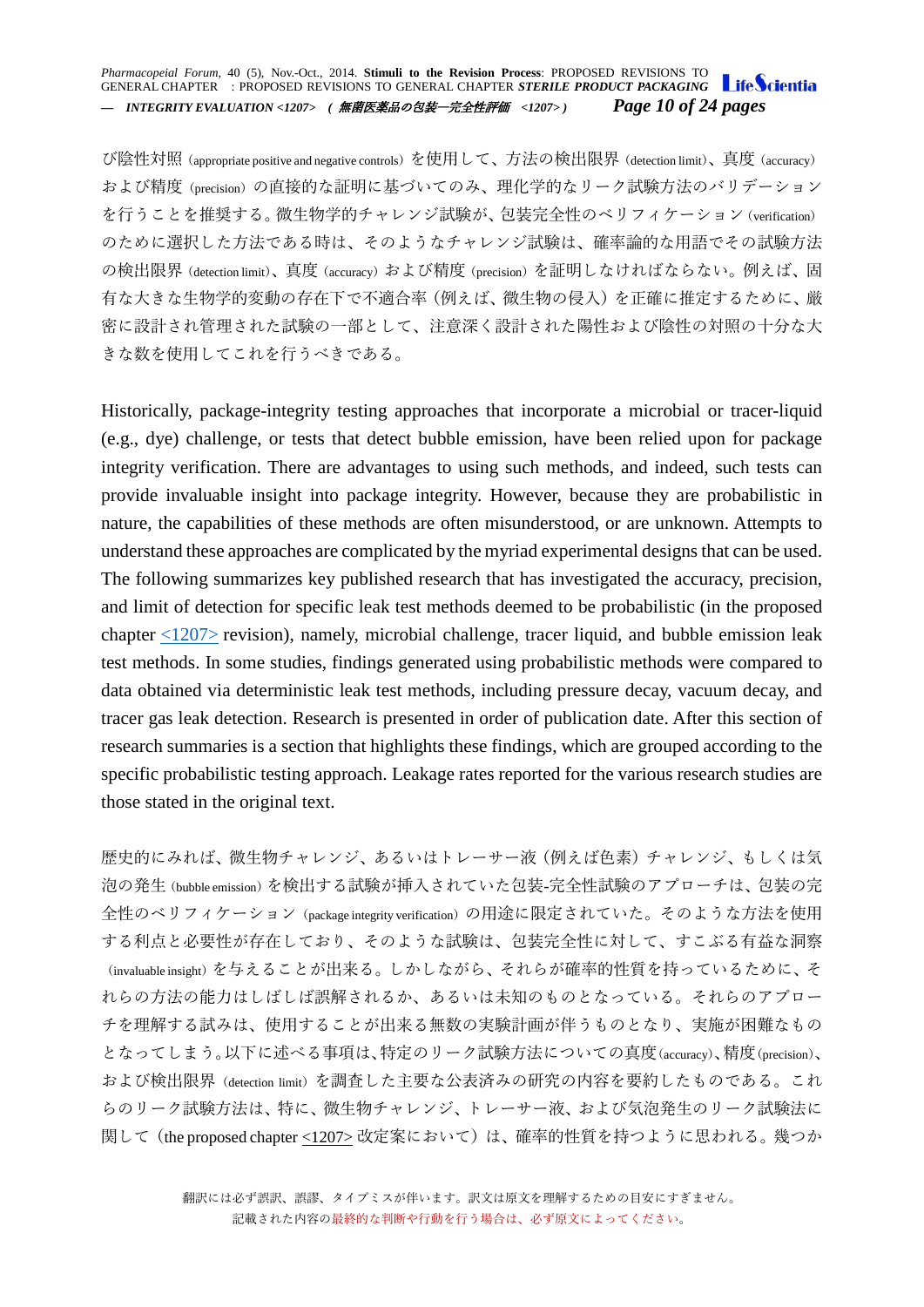*Pharmacopeial Forum,* 40 (5), Nov.-Oct., 2014. **Stimuli to the Revision Process**: PROPOSED REVISIONS TO GENERAL CHAPTER : PROPOSED REVISIONS TO GENERAL CHAPTER *STERILE PRODUCT PACKAGING* Life Scientia *— INTEGRITY EVALUATION <1207> (* 無菌医薬品の包装―完全性評価 *<1207> ) Page 11 of 24 pages*

の調査では、確率的な方法を使用して得られた研究成果(findings)を、決定論的なリーク試験方法 (deterministic leak test methods) により得られたデータと比較した。この決定論的リーク試験方法には、圧 力減衰(pressure decay)、真空度減衰(vacuum decay)および、トレーサーガス(tracer gas)によるリーク検出が 含まれる。研究の項は、研究の公表日の順に提示されている。研究要約のこのセクションは、それら の研究成果事項(findings)のハイライトを示した後に、その確率的試験アプローチ(probabilistic testing approach) に従って、それらをグループ別けして行く。様々な研究で報告されたリーク速度 (leakage rates)は、そ のオリジナルのテキストに述べられていた値である。

### <span id="page-10-0"></span>・RESEARCH STUDY SUMMARIES (研究調査の要約)

<span id="page-10-1"></span>Study  $1$  (事例 $1$ )

Differential pressure decay vs. tracer liquid vs. bubble emission vs. microbial immersion challenge (14, 19):

「差圧減衰」 対 「トレーサー液」 対 「気泡発生」対 「微生物浸漬チャレンジ」 (14, 19):

Test packages were stainless steel mock-vial fixtures closed with polymer-coated, 20-mm elastomeric closures. Leakage past the closure/vial interface was checked at various closure compression levels. For samples demonstrating gas leakage greater than  $\log -5$  Pa  $\cdot$  m<sup>3</sup>/s (measured at 3 psi differential pressure), liquid leakage always occurred (copper ion tracer in water detected by atomic absorption). Bubble emission was consistently observed for leakage rates larger than about  $log -6$  Pa  $\cdot$  m<sup>3</sup>/s, and the bubbling rate increased with the gas leak rate. *Pseudomonas aeruginosa* ingress across the vial/closure interface of these same samples occurred only sporadically, bearing no relation to gas flow rate.

試験用の包装は、ステンレス製の模擬-バイアルの治具(stainless steel mock-vial fixtures)であり、ポリマーで コートした、20 mm のエラストマーの栓がされたものであった。栓/バイアルの界面を通過する漏 れを、様々な栓の押圧レベルでチェックした。例えばガスの漏洩は、log -5 Pa · m<sup>3</sup>/s 以上(3 psi の 差圧で測定)が示され、液体の漏洩は常に生じた(水中の銅イオンのトレーサーは、原子吸光法によ り検出した)。気泡の発生は、常に、約 log -6 Pa · m<sup>3</sup>/s 以上に大きな漏洩速度が観察された。そし て、気泡の発生速度は、ガスのリーク速度が大きくなるとともに増大した。それと同じサンプルの バイアル/栓の境界面を横切っての *Pseudomonas aeruginosa*(訳注:いわゆる「緑膿菌」)の侵入は、散発的 に(sporadically)のみ発生し、ガスの流速(gas flow rate)とは関係しなかった。

Study  $2 \left( \frac{1}{2} \frac{1}{2} \right)$ 

### **Tracer gas vs. tracer liquid vs. microbial immersion challenge** (*12, 20, 21*)**:**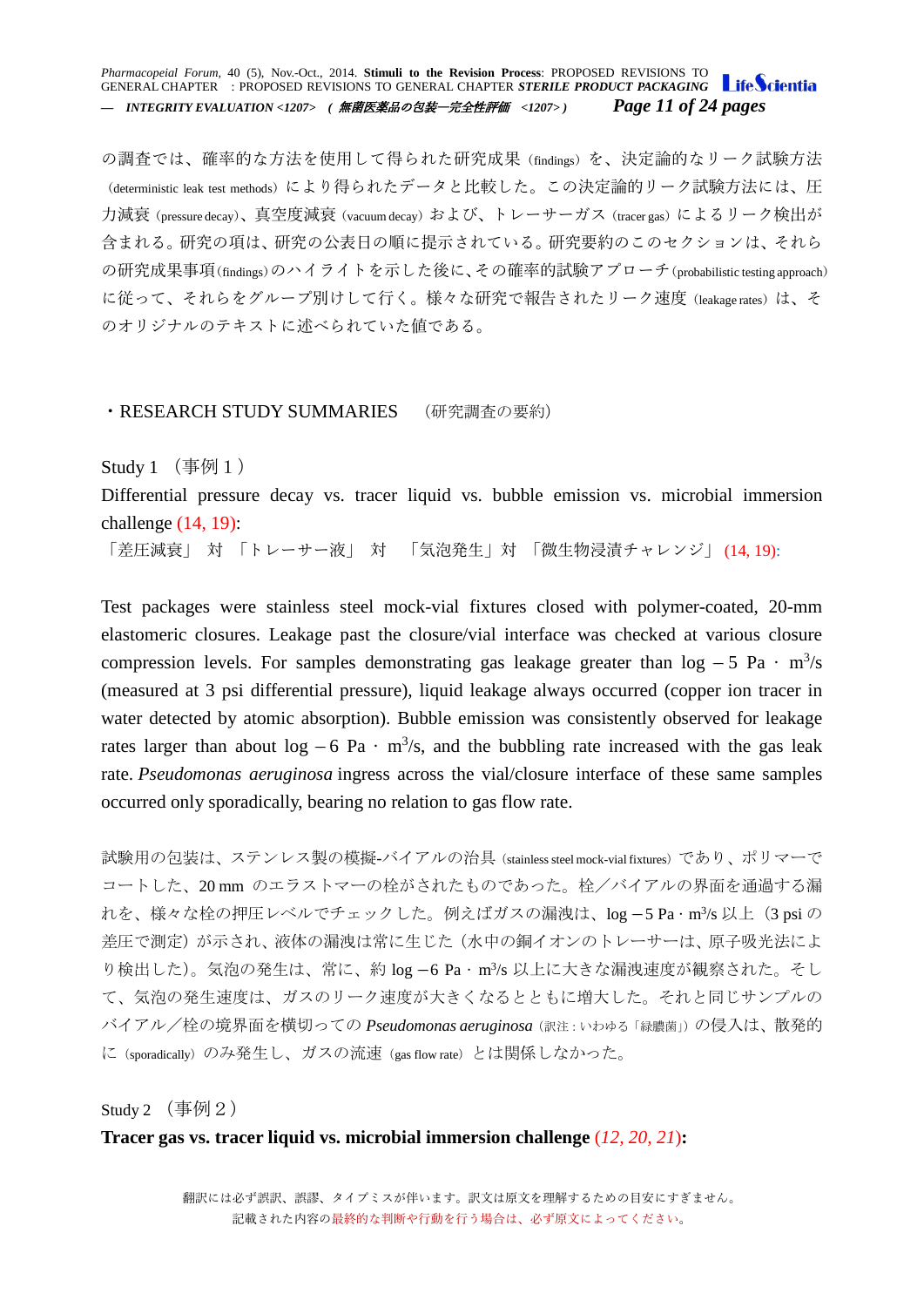*Pharmacopeial Forum,* 40 (5), Nov.-Oct., 2014. **Stimuli to the Revision Process**: PROPOSED REVISIONS TO GENERAL CHAPTER : PROPOSED REVISIONS TO GENERAL CHAPTER *STERILE PRODUCT PACKAGING — INTEGRITY EVALUATION <1207> (* 無菌医薬品の包装―完全性評価 *<1207> ) Page 12 of 24 pages*

# 「トレーサーガス」 対 「トレーサー液」 対 「微生物浸漬チャレンジ」 (*12, 20, 21*)**:**

Parenteral vials with glass micropipette orifice leaks were used as test samples. Tracer liquid ingress (magnesium ion tracer added to the microbial challenge media, detected by atomic absorption) as well as microbial ingress (*B. diminuta* plus *E. coli*) occurred for 28 of the 29 pipettes tested that had 8-µm diameter tips (leak rate of  $log -1.9$  to  $log -1.3$  stdcm<sup>3</sup>/s). At a helium leak rate of about  $log -4$  stdcm<sup>3</sup>/s (micropipette orifice about 1  $\mu$ m in size), the probability of liquid leakage was about 50%, whereas the likelihood of microbial ingress was about 20%. No microbial entry occurred for those leaks smaller than about  $0.3 \mu$ m (about log  $-5.8 \text{ stdcm}^3/\text{s}$ ). No microbial ingress occurred in the absence of liquid in the leak path, despite defect size and the severe challenge conditions employed.

ガラス製のマイクロピペットのオリフィスのリークを持つ非経口(注射)用バイアルを、試験サン プルとして使用した。微生物(*B. diminuta* プラス *E. coli*)の侵入は勿論のことであるが、トレーサ液 の侵入(微生物チャレンジ液の培地に、マグネシウム・イオンのトレーサーを加え、原子吸光により 検出した)は、29個のピペット中で 28 ピペット生じた。これらのピペットは、8-um の直径のチッ プを持つものであった (リーク速度は、log −1.9 ∼ log −1.3 stdcm<sup>3</sup>/s)。ヘリウムの約 log −4 stdcm<sup>3</sup>/s のリーク速度 (micropipette orifice は、約 1 μm の大きさ)で、液体の漏洩の確率は約 50%であった が、微生物の侵入の可能性は、約20%であった。微生物の侵入 (microbial entry) は、約0.3μm (約 log-5.8 stdcm<sup>3</sup>/s) よりも小さなリークで生じなかった。欠陥(訳注:微生物の侵入)の起こるサイズ(defect size) と厳しいチャレンジ条件(severe challenge conditions)を使用したにも関わらず、リーク経路に液体が存在 しない場合は、微生物の侵入が起きなかった。

<span id="page-11-0"></span>Study 3 (事例3)

**Tracer liquid vs. microbial immersion challenge** (*22*)**:**

「トレーサー液」 対 「微生物浸漬チャレンジ」 (*22*) **:**

Test samples consisted of 5-mL vials filled with 3 mL of liquid, breached with polyimide-coated glass microtubes 3 cm long, ranging in diameter from 2 to 75 µm. Ingress of tracer liquid (red dye with surfactant detected by spectrophotometry) into water-filled vials was compared with *E. coli* ingress into broth-filled vials. Test challenge conditions followed ISO 8362-2, employing no means to optimize test conditions. The two methods were found to be equally sensitive: 100% of 20-µm tubes leaked; about 50% of 10-µm tubes leaked; and no leakage was noted for tubes that were 5  $\mu$ m or less.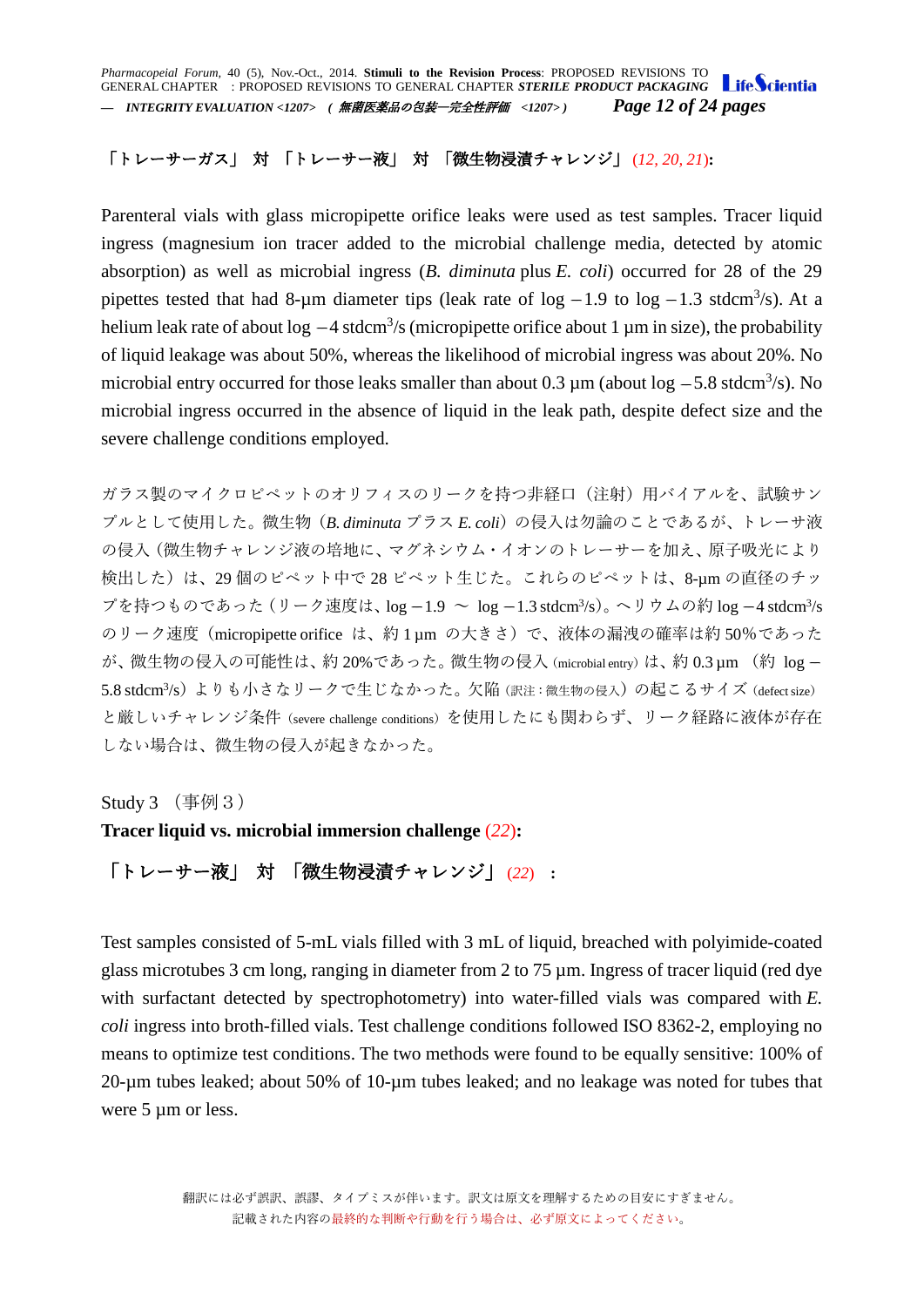#### *Pharmacopeial Forum,* 40 (5), Nov.-Oct., 2014. **Stimuli to the Revision Process**: PROPOSED REVISIONS TO GENERAL CHAPTER : PROPOSED REVISIONS TO GENERAL CHAPTER *STERILE PRODUCT PACKAGING* Life Scientia *— INTEGRITY EVALUATION <1207> (* 無菌医薬品の包装―完全性評価 *<1207> ) Page 13 of 24 pages*

試験サンプルは、液体 3 mL を充填した 5 mL 容量のバイアルであり、長さ 3 cm で、直径が 2 ~ 75 µm の範囲の polyimide-coated glass microtubes の枝管を持つものである。水-充填パイアルへのトレ ーサー液(界面活性剤の入った赤色色素で、分光光度計で検出する)の侵入を、ブイヨン-充填バイ アルへの *E. coli* の侵入と比較した。試験のチャレンジ条件は、ISO 8362-2 に従ったものであり、試 験条件を最適化するための方法は使用していない。この2つの方法は、同等な感度を持つことが判 った。:20-µm のチューブを持つものは 100%(訳注:全数)がリークをした。; 10-µm tubes の約 50% がリークした。;そして 5 µm 以下の tubes ではリークが見られなかった。

Study 4  $($ 事例 4)

## **Liquid flow vs. microbial aerosol challenge** (*16*)**:** 「液流」 対 「微生物エアゾールチャレンジ」(*16*) **:**

Glass vials (3-mL size) were encased in a glass water jacket. Each vial contained liquid media and was fixed through the stopper with a nickel microtube 7 mm long, ranging in diameter from 2 to 50 µm. Vials were challenged with aerosolized *Pseudomonas fragi* organisms. The individual test cell's pressure, vacuum, and temperature conditions were kept at various predetermined levels during the aerosol challenge. While the vials were under test conditions that ensured liquid media flow into and through the microtubes, microbial growth was possible in the 5-µm-tubed cells, but not in the 2-µm-tubed cells. Yet at ambient pressure conditions, with little liquid flow into the microtubes, only two of nine 50-µm-tubed cells showed growth. There was no statistically significant difference in the threshold leak size at which liquid flow into and through leaks started or the critical size at which loss of microbial ingress occurred  $(p > 0.05)$ .

ガラス製の水用のジャケットに、ガラス製バイアル(3mL 容量)を入れた。各バイアルには液体培 地を入れ、栓で固定した。この栓は、ニッケル製の microtube (7 mm の長さ、直径 2 ~ 50µm ) が取り付けてある。このバイアルを、エアゾール化した *Pseudomonas fragi* の菌でチャレンジした。 エアゾールチャレンジ中は、個々の試験での cells (訳注:バアイル?)の圧力、真空度、および温度条件 は、予め定めたレベルに保持した。これらのバイアルは、microtubes を通じての液体培地の流れが確 保される条件下に置いたが、微生物の生長は 5-µm-tubed cells では可能であったが、2-µm-tubed cells では微生物の生長が見られなかった。microtubes 中に僅かな液の流れがあるような雰囲気の圧力 (ambient pressure)条件下であっても、9つの 50-µm-tubed cells2つが菌の生長を示したのに過ぎな かった。リークへの液体の流れが始まる所のリークサイズの閾値と、微生物の侵入が無くなったリ ークサイズ閾値との間に、統計的差異は存在しなかった。(*p* > 0.05)。(訳者注:下線部の文章は訳文の検討が 必要である)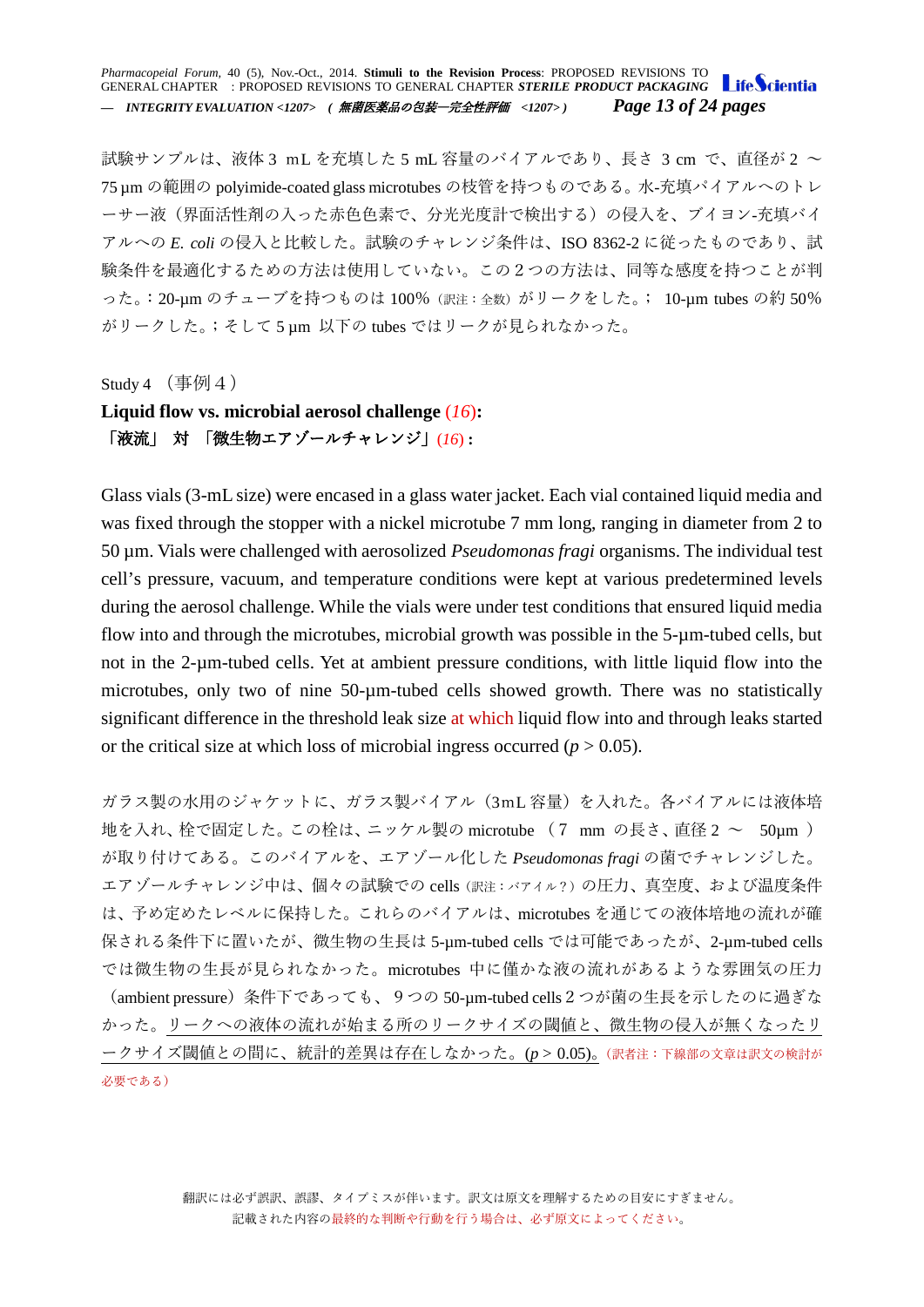*Pharmacopeial Forum,* 40 (5), Nov.-Oct., 2014. **Stimuli to the Revision Process**: PROPOSED REVISIONS TO GENERAL CHAPTER : PROPOSED REVISIONS TO GENERAL CHAPTER *STERILE PRODUCT PACKAGING — INTEGRITY EVALUATION <1207> (* 無菌医薬品の包装―完全性評価 *<1207> ) Page 14 of 24 pages*

<span id="page-13-0"></span>Study 5 (事例5)

**Tracer gas vs. microbial immersion challenge** (*13*)**:** 「トレーサーガス」 対 「微生物浸漬チャレンジ」 (*13*)**:**

A special vial fixture was used as the test packaging system. Defects included metal discs with laser-drilled holes attached to the vial closure, and wires compressed between the closure and the vial's sealing surface. Microbial ingress by immersion occurred 20% of the time for holes 4 µm in diameter (helium leak rate of  $6.1 \times 10^{-3}$  mbarL/s), 30% for 8-µm holes  $(2.8 \times 10^{-2}$  mbarL/s), and 90% for 15-µm holes (9.3  $\times$  10-<sup>2</sup> mbarL/s). No ingress occurred for holes that were 2 µm and smaller. Ingress risk for wire-defect packages varied depending on whether closures were applied manually or by machine. Manually applied closures first allowed ingress with wires 20 um wide; ingress occurred 75% of the time  $(2.8 \times 10^{-5} \text{ mbarL/s})$ . Ingress occurred 100% of the time with manually applied wires 28  $\mu$ m wide (1.1 × 10–<sup>4</sup> mbarL/s). Machine-applied closures first allowed ingress with 20-µm wires, which occurred 35% of the time  $(2.2 \times 10^{-5} \text{ mbarL/s})$ , and eventually 100% failure rates were reported using wires 60 µm wide  $(5.3 \times 10^{-3} \text{ mbarL/s})$ .

試験包装システム(test packaging system)として、特別なバイアルの治具(special vial fixture)を使用し た。欠陥として、バアイルの栓に空けた laser-drilled holes(訳注:レーザーによるドリルの孔)をもつ金属製 ディスクと、栓とバイアルのシーリングの表面の間に挟み込んだワーヤー(wires)(訳注:の2種類の 条件)が含まれていた。浸漬法による微生物の侵入は、直径 4 μm の孔 (helium leak rate of 6.1 × 10-<sup>3</sup> mbarL/s)の場合では 20%で、8-µm の孔 (2.8×10-<sup>2</sup> mbarL/s)で 30%、そして 15-µm の孔 (9.3×10  $-$ <sup>2</sup> mbarL/s)で 90%となった。一方、2 μm 以下のものでは、微生物の侵入は見られなかった。wiredefect packages (ワイヤーが挟まった状態での包装品)は、その栓を人の手によって (manually) 行った か、あるいは機械によって行ったかによって、変化がみられた。人の手による打栓は、最初に 20 µm wide のワイヤーで、微生物の侵入を許した。;この場合 (2.8 × 10-5 mbarL/s)では、微生物の侵入は 75%で生じた。28 um wide (1.1 × 10-4 mbarL/s)を、人の手により挟み込んだ場合は、100%(訳注: 全数)の侵入が生じた。機械で打栓したものは、20-µm wires を挟み込んだもので、(2.2×10-5 mbarL/s) の場合で、35%の菌の侵入を生じた。wires 60 μm 幅 (5.3 × 10-<sup>3</sup> mbarL/s) で、最終的に 100%の不合 格率(failure rates)を生じた。

<span id="page-13-1"></span>Study  $6$  (事例 $5)$ 

**Tracer liquid vs. vacuum decay** (*23, 24*) **:** トレーサー液 対 真空度減衰 (*23, 24*) **:**

Test packages were 1-mL, water-filled glass syringes, each with a single laser-drilled hole in the barrel wall ranging in nominal diameter from about 5 to 15 µm. Vacuum decay was performed at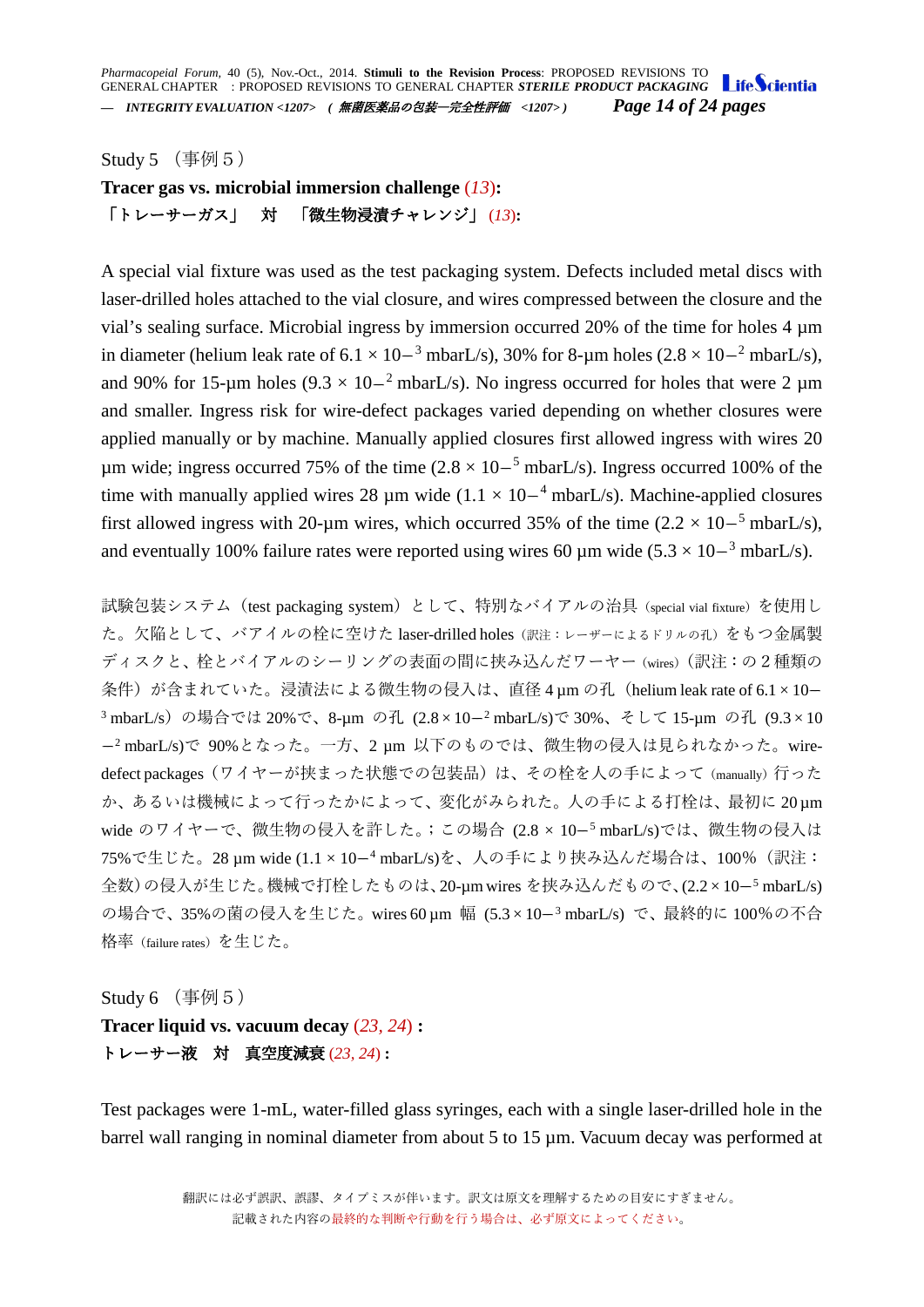optimum conditions established as per ASTM F2338. Vacuum decay was able to reliably detect all positive controls with holes at least 5  $\mu$ m in nominal diameter; no negative controls were falsely rejected.

試験用の packages は、1-mL の水充填のガラス製シリンジであった。それぞれは、バレル(barrel)の 壁に公称孔径 (nominal diameter) 約 5 ~ 15 μm の範囲の、単一な laser-drilled hole による孔を開けたも のである。真空度の減衰(vacuum decay)は、ASTM F2338 により確立された最適条件で行われた。真空 度減衰は、公称孔径が少なくても 5 μm の孔をもつ全ての陽性対照 (positive controls) についての信頼性 のある検出が可能であった。;陰性対照(negative controls)が誤って不適合とはならなかった。

Methylene blue dye-leak tests were performed using test parameters defined by the USP/Ph. Eur. and also using the ISO punctured-closure self-sealing dye ingress test method. Leakage was detected by visual inspection performed by multiple operators, at multiple locations with a variety of inspection conditions. Inspection test conditions affected the operators' ability to correctly identify samples with dye, and operator ability varied. No compendial (USP/Ph. Eur.) or ISO dye ingress test method provided challenge conditions adequate to ensure dye ingress and visual detection of all "with-hole" test samples. The magnitude of dye ingress was visibly inconsistent among test samples within any given hole-size population group. The USP/Ph. Eur. method failed to find all defects of any size, including the largest, 15-µm defects. The ISO method found all 15 µm defects, but not all smaller defects. Then the test conditions were subsequently modified by exerting lower pressure (greater vacuum). Modified methods allowed detection of all 10-µm and larger defects by the USP/Ph. Eur. method, and all 5-µm and larger defects by the ISO method; however, some risk of falsely identifying negative controls as leaking was noted in both cases.

メチレンブルー色素によるリーク試験が、USP/Ph によって規定されたパラメータで試験パラメー タを使用して行われた。また、ISO の punctured-closure self-sealing dye ingress test method (孔を開けた栓 の自己閉塞性に対する色素侵入試験方法)を使用しても試験が行われた。漏洩(leakage)は、様々な検査条件を 設定した複数の場所で、複数の検査員によって目視検査で検出した。検査の試験条件は、色素が侵 入したサンプルを正しく特定することに対する検査員の能力に影響を与え、かつ検査員の能力も変 動した。公定書 (USP/Ph. Eur.) あるいは ISO の色素侵入試験方法は、全ての"with-hole"(孔をもつ) 試験サンプルの色素侵入と目視による検出を保証するための適切なチャレンジ条件を提供していな い。色素侵入の大きさ(強さ)は、与えられたいずれの孔径を持つ集団 (hole-size population)内の試験サ ンプル間について、目視での観察による限り、その状態に一貫性は無かった。USP/Ph. Eur.法は、 最も大きな 15-µm の欠陥を含め、如何なる大きさの、全ての欠陥を見つけることが出来なかった。 ISO 法は、15-µm の大きさを持つ全ての欠陥を発見できたが、最も小さな欠陥(訳注:サイズの記述なし) のいずれもが検出できなかった。そのため、試験条件はその後に、低い圧力(より高い真空度)をか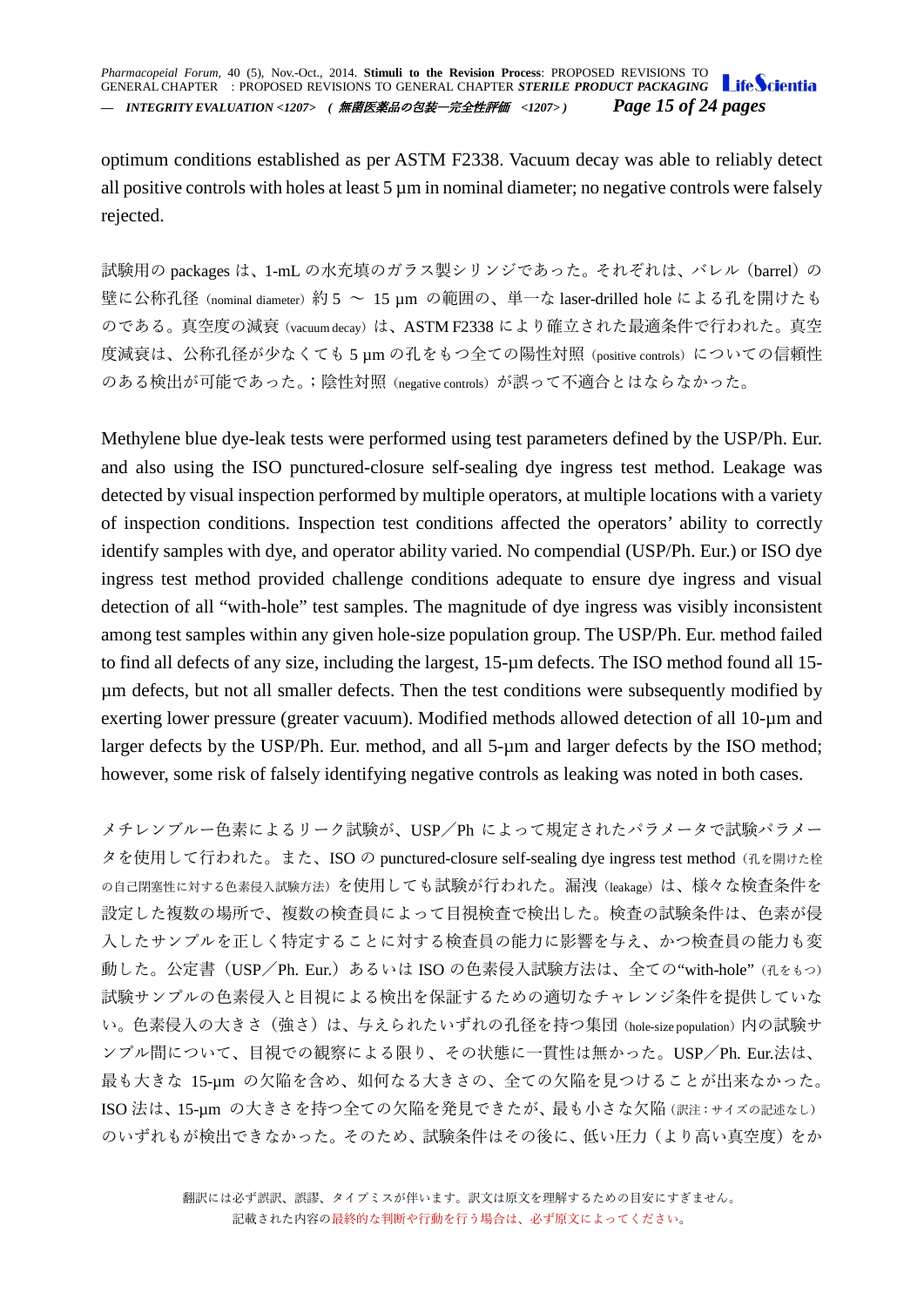*Pharmacopeial Forum,* 40 (5), Nov.-Oct., 2014. **Stimuli to the Revision Process**: PROPOSED REVISIONS TO GENERAL CHAPTER : PROPOSED REVISIONS TO GENERAL CHAPTER *STERILE PRODUCT PACKAGING — INTEGRITY EVALUATION <1207> (* 無菌医薬品の包装―完全性評価 *<1207> ) Page 16 of 24 pages*

けるように改善された。この改善された方法は、USP/Ph. Eur. method 法による全ての 10-µm 以上 の欠陥と、ISO method による全ての 5-µm 以上の欠陥の検出を可能とした。;しかしながら、リーク (leaking)のような陰性対照を誤って特定するといった、多少のリスクは、何れの場合にも見られた。

### <span id="page-15-0"></span>・FINDINGS PER TEST APPROACH (試験アプローチに関しての気づき事項)

### <span id="page-15-1"></span>Microbial Challenge Tests (微生物チャレンジ試験)

The studies highlighted below (which correspond in number to the six studies already described under Research Study Summaries) demonstrate that microbial ingress test results are largely dependent on the defect used (type, size, material, manner of preparation), and on liquid presence within the leak path. Even under optimum conditions, ingress was consistent only when using the largest defect size studied. This shows that microbial challenge tests are limited in their ability to identify smaller-size leaks that could potentially allow microbial ingress.

以下にハイライトした調査(これらの調査は、*Research Study Summaries*(調査報告の要約)にすでに 述べたこの6つの調査に相当するものである)は、微生物の侵入結果が、使用する欠陥(タイプ、サ イズ、材質(マテリアル)、作成方法)と、リーク経路(leak path)内の液体の存在に大きく依存するこ とを証明した。最適条件下においてさえ、菌の侵入は調査をした最大の欠陥サイズを使用した場合 でのみ、一致をみた。このことは、微生物チャレンジ試験が、微生物の侵入の可能を持つかもしれな い、より小さなサイズを持つリークを特定するという能力が限定されいることを示している。

<span id="page-15-2"></span>Study 1 (事例1)

Microbial ingress first began to occur at lower closure compression levels that also permitted liquid leakage. Ingress was sporadic for lower-compression at-risk samples.

微生物の侵入は、最初に、液体のリークを許すような、より低い栓の押圧レベル(lower closure compression levels)で生じた。菌の侵入は、低い押圧の潜在的に危険なサンプル(lower-compression at-risk samples)に関し ては散発的であった。

Study 2 (事例2)

Microbial ingress never occurred if liquid was absent within the micropipette defects. Significant effort was required to ensure liquid presence in the pipettes. With liquid presence, ingress risk increased as a function of pipette diameter (first ingress occurred at about 0.3-µm diameter); ingress was not guaranteed, even for larger pipettes 8 µm wide.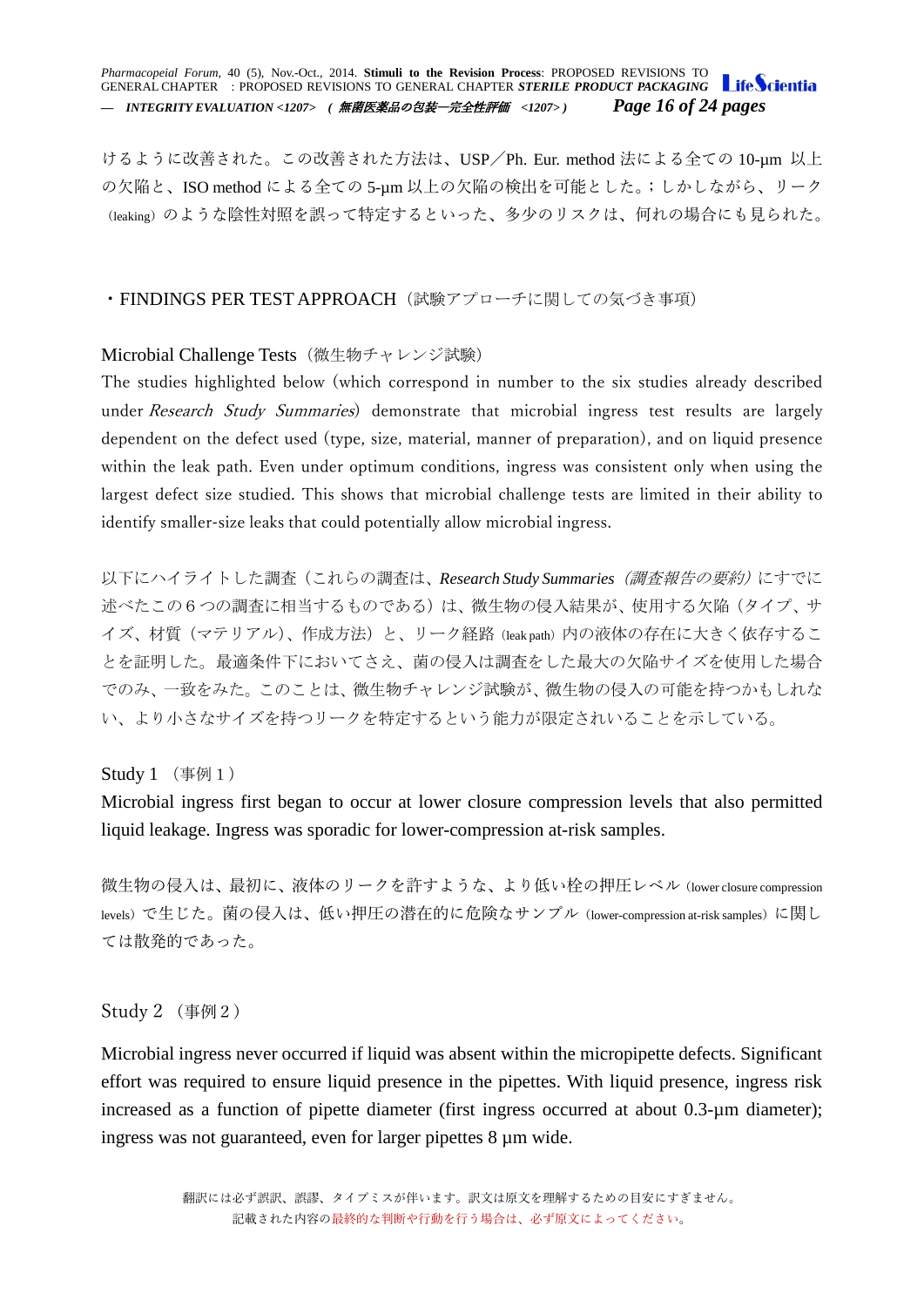*Pharmacopeial Forum,* 40 (5), Nov.-Oct., 2014. **Stimuli to the Revision Process**: PROPOSED REVISIONS TO GENERAL CHAPTER : PROPOSED REVISIONS TO GENERAL CHAPTER *STERILE PRODUCT PACKAGING — INTEGRITY EVALUATION <1207> (* 無菌医薬品の包装―完全性評価 *<1207> ) Page 17 of 24 pages*

マイクロピペットの欠陥の中にもし液体が存在しない場合は、微生物の侵入は、決して生じなかっ た。ピペット内に液体が存在することの保証には、大きな努力が必要とされる。液体の存在で、菌の 侵入リスクは、ピペットの直径の関数として増大する(最初の侵入は、直径約 0.3-μm で始まる);8 µm の大きさの大型のピペットであっても、微生物の侵入は、保証されなかった(訳注:微生物の侵入は常 に起らなかった)。

<span id="page-16-0"></span>Study 3 (事例 3)

Microbial ingress risk correlated with the diameter of lengthy microtube defects. First ingress occurred with 10-µm tubes, about 50% of the time. No effort was made to optimize test conditions.

微生物の侵入リスクは、長めのマイクロチューブ(lengthy microtube)の欠陥の直径と関連があった。 最初の菌の侵入は 10-µm のチューブで起こり、その時点で約 50%であった。試験条件を最適化する 努力は行われなかった。

### <span id="page-16-1"></span>Study 4  $($ 事例 4)

Microbial ingress by aerosol challenge was largely dependent on the presence of liquid media within the microtube defects. With media present, first ingress occurred with tubes 5 µm wide. Without liquid media, even 50-µm tubes were not likely to allow ingress.

エアゾールチャレンジによる微生物の侵入は、マイクロチューブによる欠陥の内部に液体培地が存 在するか、しないかで、大きく左右された。培地が存在すると、最初は 5 µm の大きさのチューブで 菌の侵入が生じた。液体培地が入っていない場合は、50-µm の大きさのチューブであっても菌の侵 入は起こらなかった。

### <span id="page-16-2"></span>Study 5 (事例 5)

Microbial ingress by immersion was a function of defect type and size and package preparation techniques. Using laser-drilled metal discs as defects, ingress first occurred with holes 4 µm wide 20% of the time. Using wires between the closure/vial interface, manually capped packages first allowed ingress with 20-µm-wide wires 75% of the time. If automatically capped, the same wires were associated with leakage 35% of the time. The helium leak rates of holes that first allowed microbial ingress were several logs lower than helium leak rates with wires that first allowed ingress.

浸漬による菌の侵入は、欠陥のタイプと大きさと、包装品作製技術 (package preparation techniques) の関数 となった。欠陥として laser-drilled metal discs を使用すると、最初は大きさ 4 µm の孔で菌の侵入が始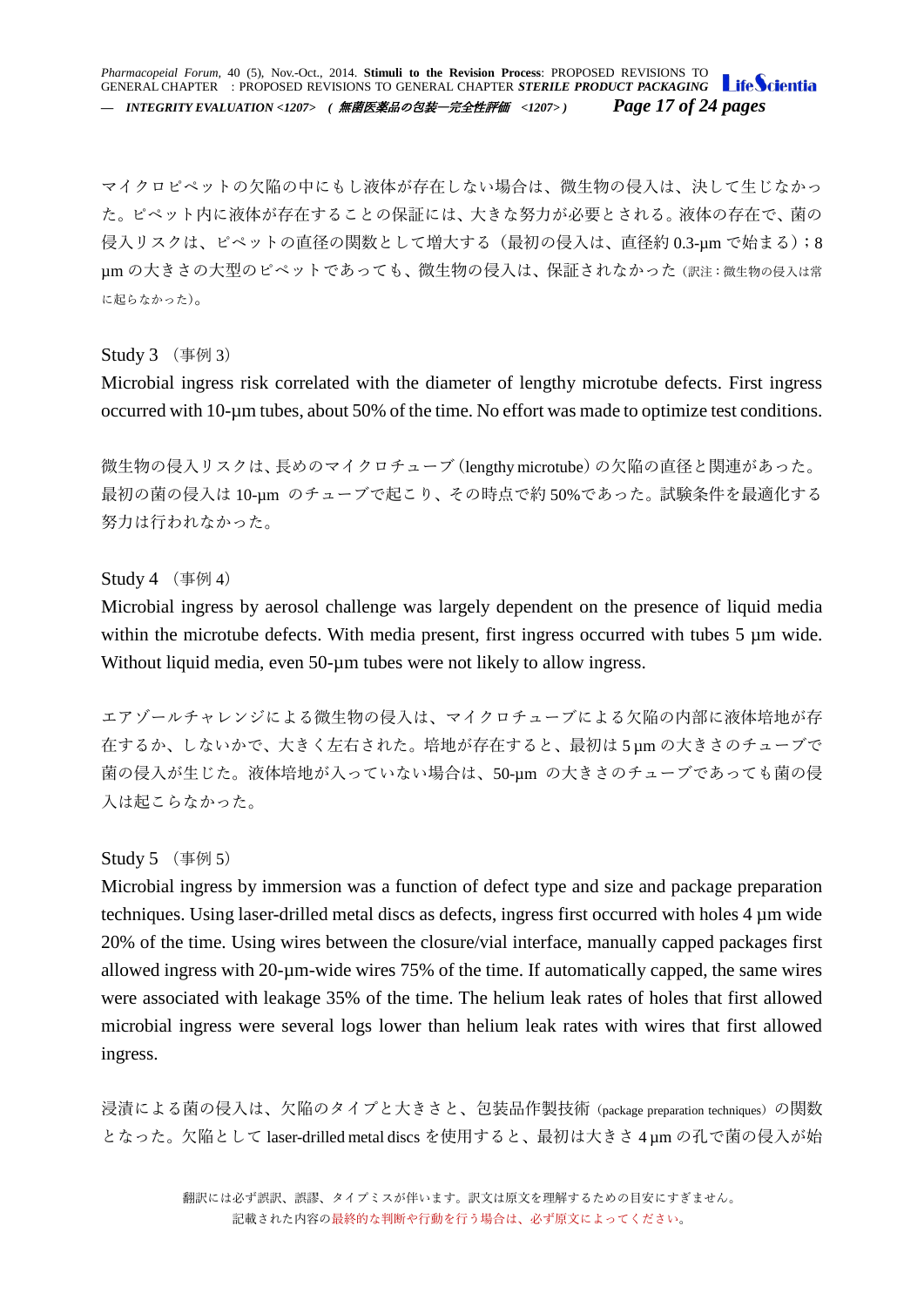*Pharmacopeial Forum,* 40 (5), Nov.-Oct., 2014. **Stimuli to the Revision Process**: PROPOSED REVISIONS TO GENERAL CHAPTER : PROPOSED REVISIONS TO GENERAL CHAPTER *STERILE PRODUCT PACKAGING — INTEGRITY EVALUATION <1207> (* 無菌医薬品の包装―完全性評価 *<1207> ) Page 18 of 24 pages*

まり、その時点で 20%の菌の侵入が示された。栓/バイアルの境界面に挟み込んだ wires を使用す ると、最初の侵入は 20-µm の大きさで始まり、その時点での菌の侵入は 75%であった。もし自動的 に(訳注:機械的に)キャップをしたバアイルを使用すると、同じ wires で、その場合には 35%のリーク となった。微生物の最初の侵入を許した孔 (holes) のヘリウムガスのリーク速度は、菌の侵入を最初に 許した wires でのヘリウムのリーク速度よりも数 log 低かった。

<span id="page-17-0"></span>Tracer Liquid Tests (トレーサー液試験)

The following highlighted studies show that the results of tracer-liquid leak tests depend on the defect type and size, test conditions (time/pressure), tracer type, and method used for tracer detection. With optimum test conditions and tracer type, as well as sensitive detection tools, tracer liquid is able to find smaller leaks. However, a risk of false-positive results remains, particularly near the method's limit of detection, and is linked to analyst skill and technique.

以下にハイライトした調査は、トレーサー液リーク試験の結果が、欠陥のタイプと大きさ、試験条 件(時間/圧力)、トレーサーのタイプ、およびトレーサーの検出のために使用した方法に依存する ことを示した。鋭敏な検出ツールであることは勿論であるが、最適化された試験条件とトレーサー のタイプで、トレーサー液はより小さなリークを検出することが可能である。しかしながら、特に、 当該方法の検出限度近くでは、誤陽性結果のリスクが残り、分析者のスキル(能力)とテクニックが 関わってくる。

<span id="page-17-1"></span>Study 1 (事例1)

Liquid leakage, using copper ion tracer liquid detected by atomic adsorption, occurred consistently at lower closure-compression levels (i.e., looser fit) for vial/closure test samples.

原子吸光法により検出する銅イオントレーサーを使用しての、バイアル/栓の試験サンプルでは、 液体でのリーク(liquid leakage)が、より低い栓/押圧レベル(lower closure-compression levels)で常に生じた。

Study 2 (事例 2)

Liquid leakage by magnesium ion tracer detected by atomic adsorption first occurred for micropipette defects about 0.1 µm wide. Wider defects had greater leakage risk, with all 8-µm defects showing leakage. Significant effort was required to remove air locks in the pipettes of all test samples in order to maximize the likelihood of liquid ingress.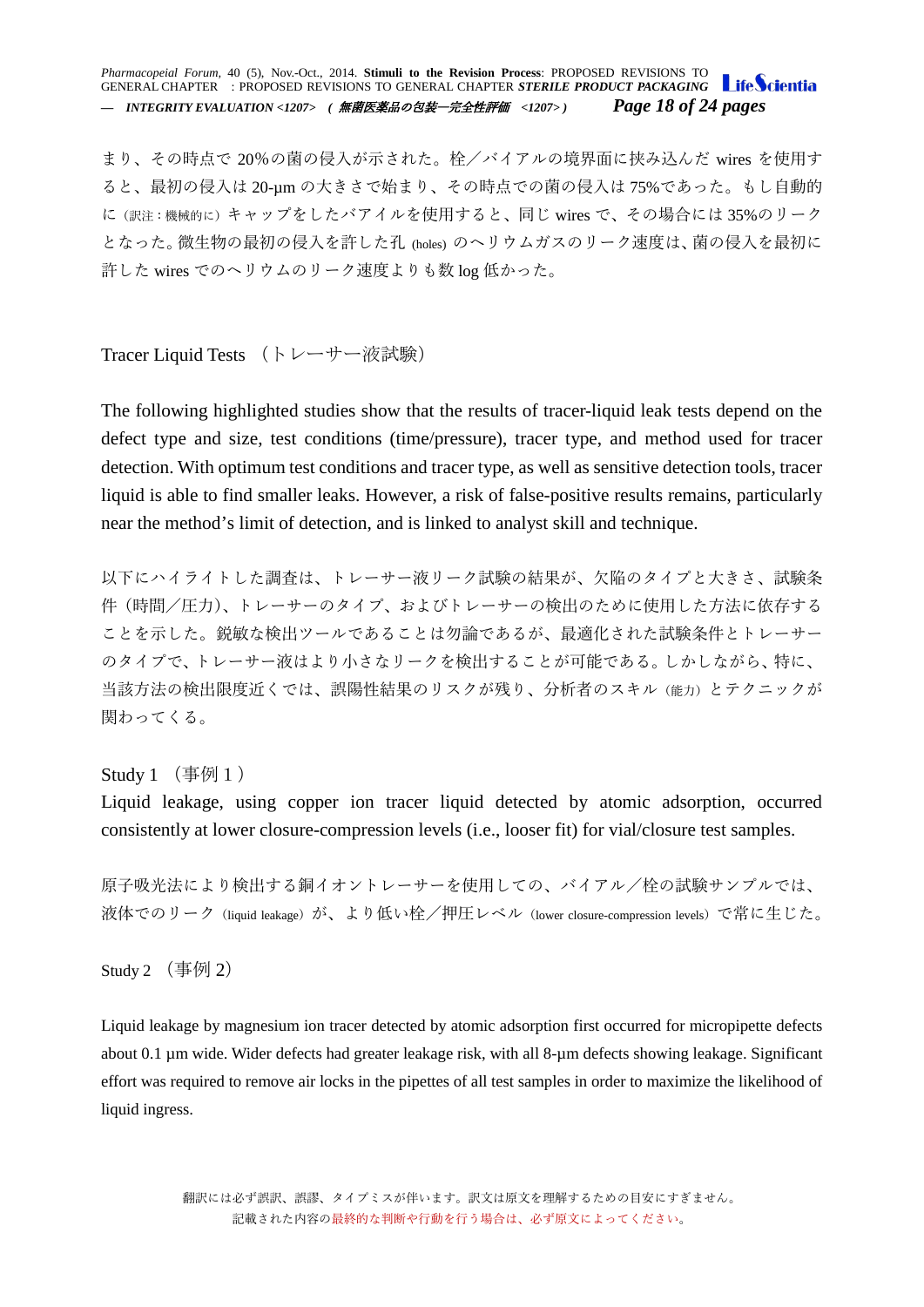*Pharmacopeial Forum,* 40 (5), Nov.-Oct., 2014. **Stimuli to the Revision Process**: PROPOSED REVISIONS TO GENERAL CHAPTER : PROPOSED REVISIONS TO GENERAL CHAPTER *STERILE PRODUCT PACKAGING — INTEGRITY EVALUATION <1207> (* 無菌医薬品の包装―完全性評価 *<1207> ) Page 19 of 24 pages*

原子吸光法により検出したマグネシウム・イオン・トレーサーによる液体の漏洩(liquid leakage)は、大 きさ約 0.1 µm のマイクロピペットによる欠陥で生じた。より大きな欠陥ではもっと大きなリスクを 示し、8-µm の大きさの欠陥をもつものでは全てのものに、菌の侵入が認められた。液体の侵入の可 能性を最大化するためには、全ての試験サンプルのピッペット中のエアーロック(air locks:訳注 気泡に よる液体の侵入のブロック)を取り去ることに大きな努力が必要となる。

### <span id="page-18-0"></span>Study  $3 \times 3$

Liquid leakage of red dye detected by spectrophotometry correlated with the diameter of lengthy microtube defects. First ingress occurred with 10-µm tubes about 50% of the time. No effort was made to optimize test conditions.

分光光度計法による赤色色素の液体の漏洩は、長めのマイクロチュイーブ (lengthy microtube)の欠 陥の直径と関連があった。最初の侵入は 10-µm のチューブで始まり、その時点で約 50%であった。 試験条件の最適化の努力はなされなかった。

### <span id="page-18-1"></span> $Study 6$  (事例 6)

The likelihood of liquid leakage by methylene blue tracer detected by visual inspection was dependent on multiple factors. Inspection test conditions affected the operators' ability to correctly identify prepared samples with known levels of dye, and operator ability varied. Neither the USP/Ph. Eur. nor the ISO dye methods consistently found all smaller holes (10  $\mu$ m in size and smaller). Greater vacuum conditions improved dye ingress, enabling detection of all 10-um and larger samples by the USP/Ph. Eur. method, and all 5-µm and larger samples by the ISO method. However, a risk of false positive results was reported.

メチレンブルーによる液体の漏洩(liquid leakage)を目視検査により検出する可能性は、幾つかの因子に 左右された。検査の試験条件は、検査員の既知レベル(訳注:濃度)の色素で作製したサンプルを正し く特定する能力に影響を与えた。また、検査員の能力はバラつきが見られた。USP/Ph. Eur.または ISO の色素法は、全ての小さな穴(大きさ 10µm 以下)を持つもので、安定的な検出が見られなかっ た。真空度を上げることで、USP/Ph. Eur. 法の全ての 10-µm 以上のサンプルで、かつ ISO 法による 5-µm 以上の全てでの検出が可能であった。しかしながら、誤陽性結果のリスクも報告されている。

<span id="page-18-2"></span>Bubble Emission Tests (気泡発生試験)

Study 1 employed bubble emission tests. This work found that bubble emission was correlated with pressure-decay gas-leak rate, and was able to identify smaller leaks. Pressure was applied to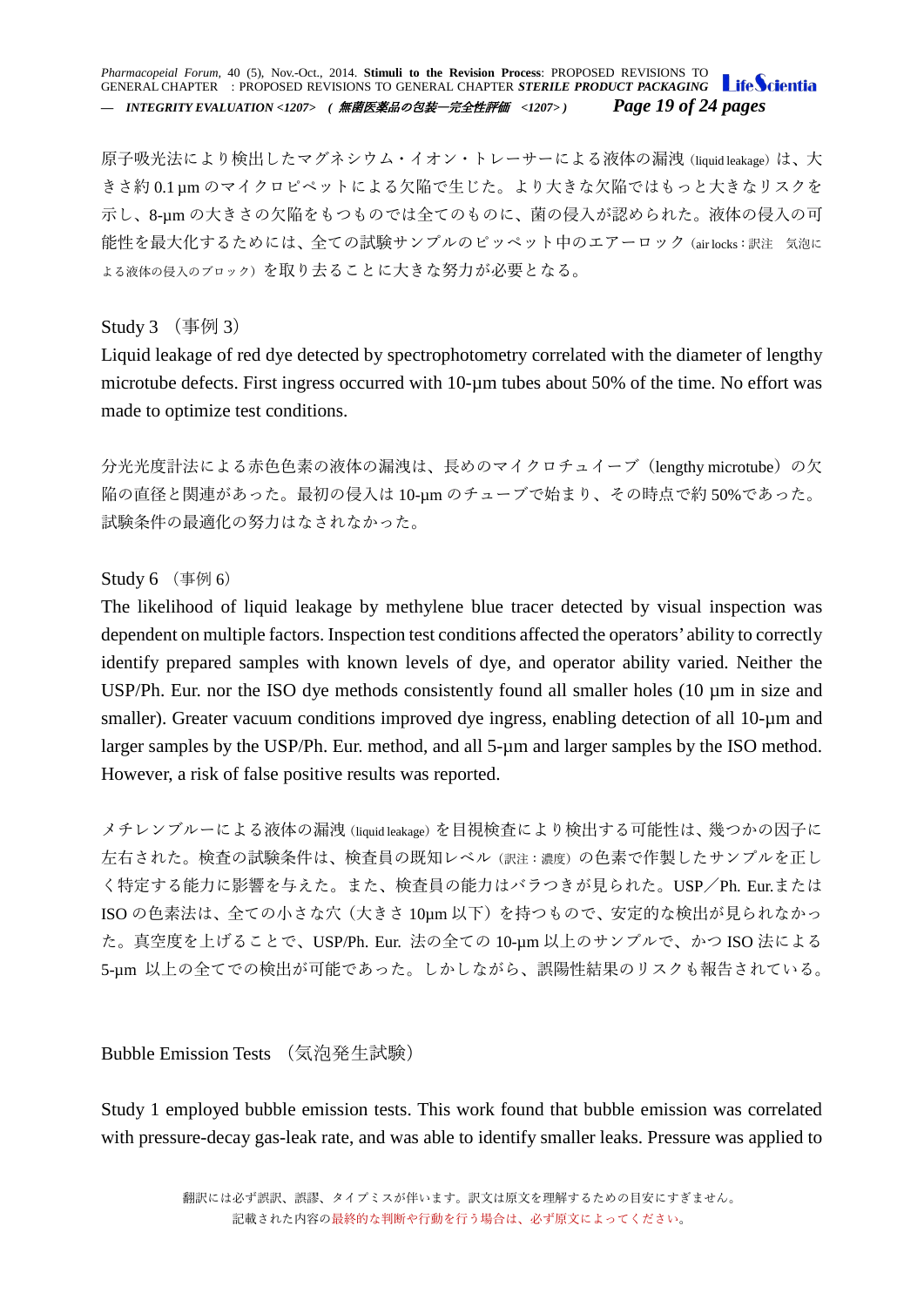the package internally, and the one leak location was observed closely for bubble emission. Although this study lends support to this testing approach, bubble emission tests are more typically performed by whole test sample submersion and vacuum exertion, with observation of the entire package surface for bubble emission. In this case, leak detection by bubble emission is affected by several factors including test sample orientation and test fixturing, vacuum level drawn, immersion liquid, sample outgassing tendency, operator skill, and inspection conditions.

事例1は、気泡の発生試験 (bubble emission tests) が使用された。この調査は、pressure-decay gas-leak rate (圧力減衰ガスリーク速度)と関連することが発見され、かつより小さなリークを特定することが可能で あった。圧力は package の内部に加えられ、一つのリーク一が、気泡発生していかについて、厳密に 観察された。この調査は、当該試験アプローチ(訳注:の有用性)を裏付けるものではあるが、気泡発生 試験は、一般的に、サンプル全体を浸漬して、減圧をかけ(vacuum exertion)、package の表面全体につい て気泡の発生を観察する方法で行われている。この場合には、気泡の発生によるリークの検出は、 幾つかの因子によって影響を受ける。それらの因子としては、次のものが含まれる: 試験サンプ ルの向きと試験時の固定方法(test sample orientation and test fixturing)、吸引する真空度(vacuum level drawn)、浸漬 する液の種類(immersion liquid)、サンプルの脱ガスの経口(sample outgassing tendency)、試験者の能力(operator skill)、および検査条件(inspection conditions)。

### <span id="page-19-0"></span>・CONCLUSIONS(結論)

Satisfactory package integrity is a critical parameter for all parenteral products. Inadequate package integrity may jeopardize patient safety because of possible product contamination and physicochemical instability. Integrity failures may also put clinician safety at risk by exposing them unnecessarily to toxic substance leakage. Even small-scale package leakage events can trigger massive product recalls that prove costly to the pharmaceutical industry, limit product supply, and ultimately add to overall healthcare costs. A wide variety of package-integrity leak test methods is needed to support the countless product-package formats that are possible, beginning from product inception at the earliest stages of development and continuing through commercial product end-use. It is the hope of the Expert Panel and the members of the USP Microbiology Expert Committee and Packaging, Storage, and Distribution Expert Committee that the proposed chapter  $\langle 1207 \rangle$  $\langle 1207 \rangle$  $\langle 1207 \rangle$  revision will provide the background and support needed by those dedicated to ensuring parenteral product package integrity.

包装完全性(package integrity)が満足な状態にあることは、全ての注射剤について重要なパラメータであ る。包装完全性が不適切であることは、製品の汚染と物理化学的な不安定性が生じるために、患者 の安全性を危険に晒すであろう。完全性を保つことの欠陥は、毒性を有する物質の漏洩に対して、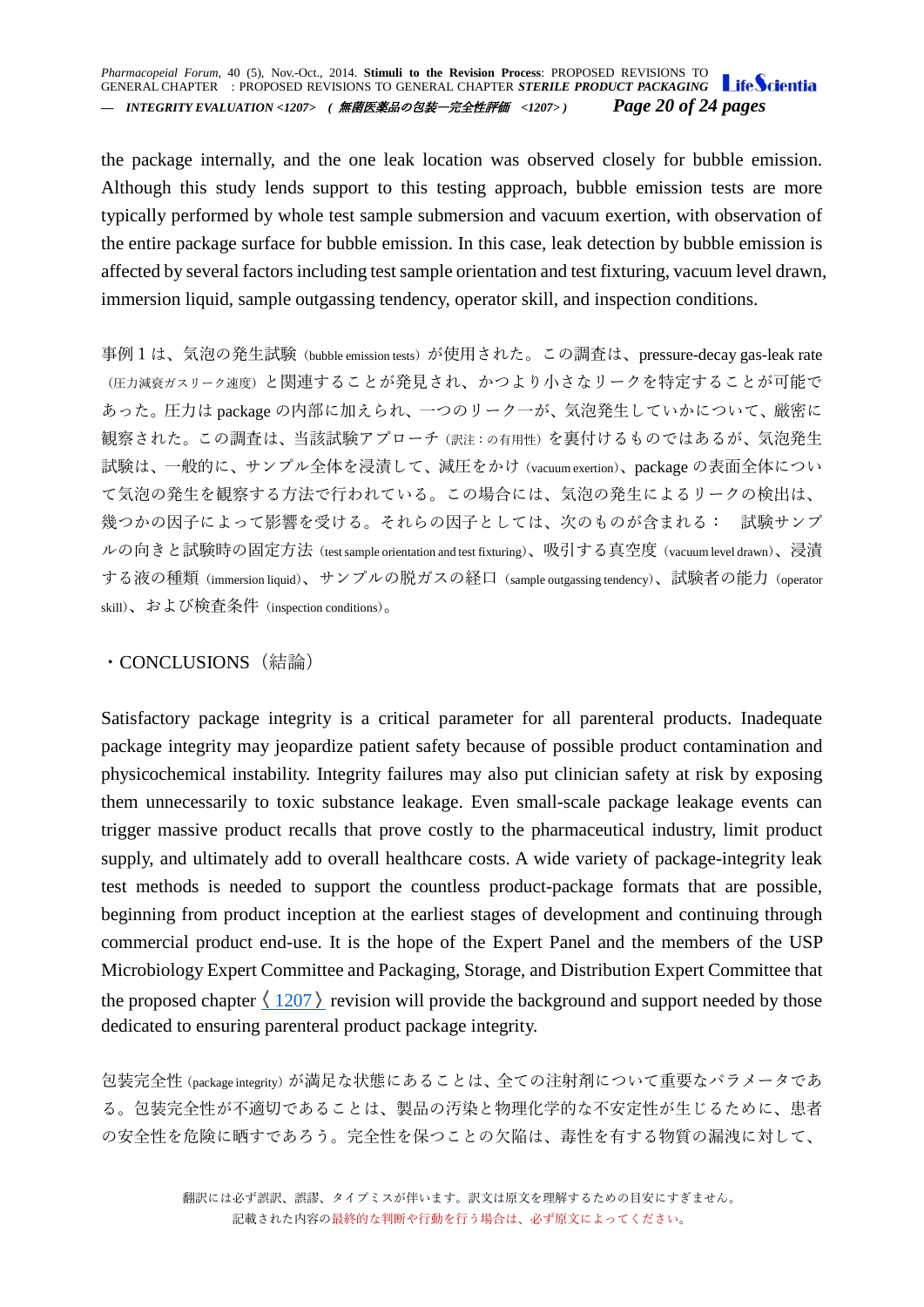#### *Pharmacopeial Forum,* 40 (5), Nov.-Oct., 2014. **Stimuli to the Revision Process**: PROPOSED REVISIONS TO GENERAL CHAPTER : PROPOSED REVISIONS TO GENERAL CHAPTER *STERILE PRODUCT PACKAGING* Life Scientia *— INTEGRITY EVALUATION <1207> (* 無菌医薬品の包装―完全性評価 *<1207> ) Page 21 of 24 pages*

不必要に臨床医さらすことによるリスクを、彼ら(臨床医)にも与えることになる。小規模な包装品 の漏洩(package leakage) の出来事であっても、製品の大規模な回収の引き金となることがある。これ は、医薬品業界のコストを増大させ、製品供給に制限を加え、そして最終的には、ヘルスケア(healthcare) 全体のコストを高めることにもなる。以下の事項を支援するためには、広い範囲にわたる包装品完 全性確認のためのリーク試験方法(package integrity leak test methods)が必要とされる。:

(訳注:以下の箇条書きの項は意味不詳。原文を参照のこと)

- ・数えきれないほどの利用可能な製品-包装の形式 (product-package formats)があること;
- ・製品開発の早い時点からの(訳注:包装品完全性についての?)着手;および
- ・市販製品の末端での使用(commercial product end-use)を通しての継続

USP Microbiology Expert Committee と Packaging, Storage, and Distribution Expert Committee の Expert Panel とそのメンバーの希望は、今回提案をした chapter [<1207>](http://www.usppf.com/pf/pub/data/v405/CHA_IPR_405_c1207.html%23CHA_IPR_405_c1207) の改定が、注射剤の製品包完全性 (product package integrity)を保証するために特化したこれらの文書によって、その必要とされる背景と支 援を提供するものとなることである。

### <span id="page-20-0"></span>・REFERENCES (文献)

- 1. Centers for Disease Control and Prevention (CDC). Epidemiological notes and reports. Nosocomial bacteremias associated with intravenous fluid therapy—USA. 1971. *MMWR Morb Mort Wkly Rep.* 1997;46(51):1227–1233.
- 2. Mackel DC, Maki DG, Anderson RL, Rhame FS, Bennett JV. Nationwide epidemic of septicemia caused by contaminated intravenous products: mechanisms of intrinsic contamination. *J Clin Microbiol.* 1975;2(6):486–497.
- 3. Cilento RD. Methods for evaluating hermetic closures for screw-capped bottles. *J Pharm Sci.* 1977;66(5):333–336.
- 4. Container Sealability Task Force. In: Aspects of container/closure integrity. PDA Technical Information Bulletin No. 4. Bethesda, MD: Parenteral Drug Assoc. 1983. p. 1– 8.
- 5. Amneus JS. Measuring the sealing force for parenteral vial closures. *J Parenter Drug Assoc.* 1978;32(2):67–74.
- 6. Artz WJ, Gloor WT Jr, Reese DR. Study of various methods for detecting leaks in hermetically sealed ampuls. *J Pharm Sci.* 1961;50:258–262.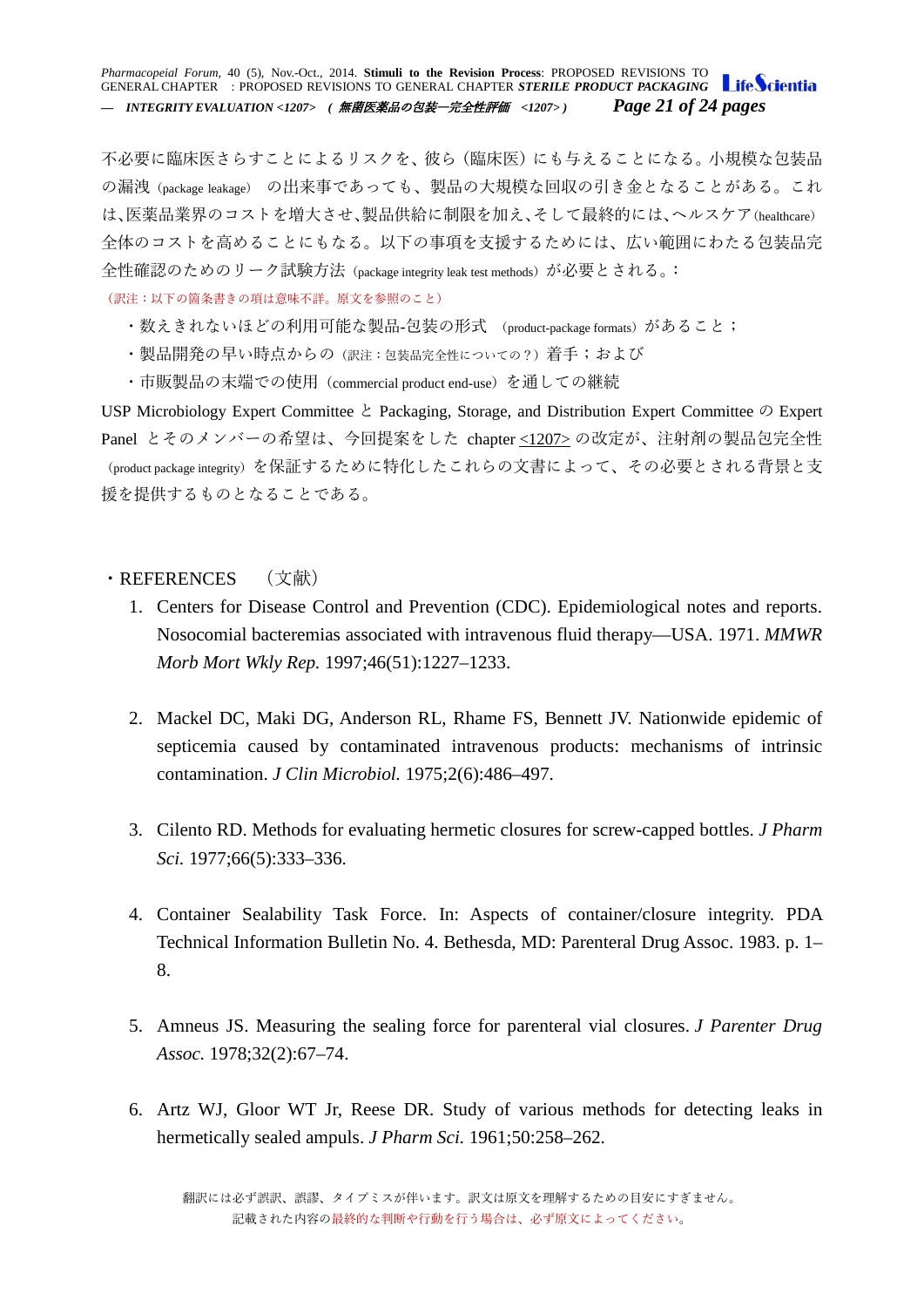- 7. McVean DE, Tuerck PA, Christenson GL, Carstensen JT. Inadequacies in leakage test procedures for flame-sealed ampuls. *J Pharm Sci.* 1972;61(10):1609–1611.
- 8. Butler LD, Coupal JJ, DeLuca PP. The detection of ampul leakers using short-lived radionuclides. *J Parenter Drug Assoc.* 1978;32(1):2–8.
- 9. Stafficker CF. Leaker detection by helium. *Bull PDA.* 1956;10:10–12.
- 10. Frieben WR, Folck RJ, Devisser A. Integrity testing of vial closure systems used for parenteral products. *J Parenter Sci Technol.* 1982;36(3):112–116.
- 11. PDA Task Force on Container/Closure Integrity. Pharmaceutical Package Integrity Technical Report No. 27. *PDA J Pharm Sci Technol.* 1998;52(S2). p. 1–48.
- 12. Kirsch LE, Nguyen L, Moeckly CS, Gerth R. Pharmaceutical container/closure integrity. II: The relationship between microbial ingress and helium leak rates in rubber-stoppered glass vials. *PDA J Pharm Sci Technol.* 1997;51(5):195–202.
- 13. Morrical BD, Goverde M, Grausse J, Gerwig T, Vorgrimler L, Morgen R, Büttiker JP. Leak testing in parenteral packaging: establishment of direct correlation between helium leak rate measurements and microbial ingress for two different leak types.*PDA J Pharm Sci Technol.* 2007;61(4):226–236.
- 14. Morton DK, Lordi NG, Troutman LH, Ambrosio TJ. Quantitative and mechanistic measurements of container/closure integrity. Bubble, liquid, and microbial leakage tests. *J Parenteral Sci Technol.* 1989;43(3):104–108.
- 15. Hansen J, Jones L, Andersen H, Larsen C, Miller H, Scholla M, Spitzley J, Baldwin A. In: Quest of sterile packaging. Part I: Approaches to package testing. *Med. Device Diagn. Ind.* 1995;16(8):56–61.
- 16. Keller S, Marcy J, Blakistone B, Carter WH, Hackney C, Lacy G. Application of fluid and statistical modeling to establish the leak size critical to package sterility. *J Appl Packing Res.* 2006;1:11–21.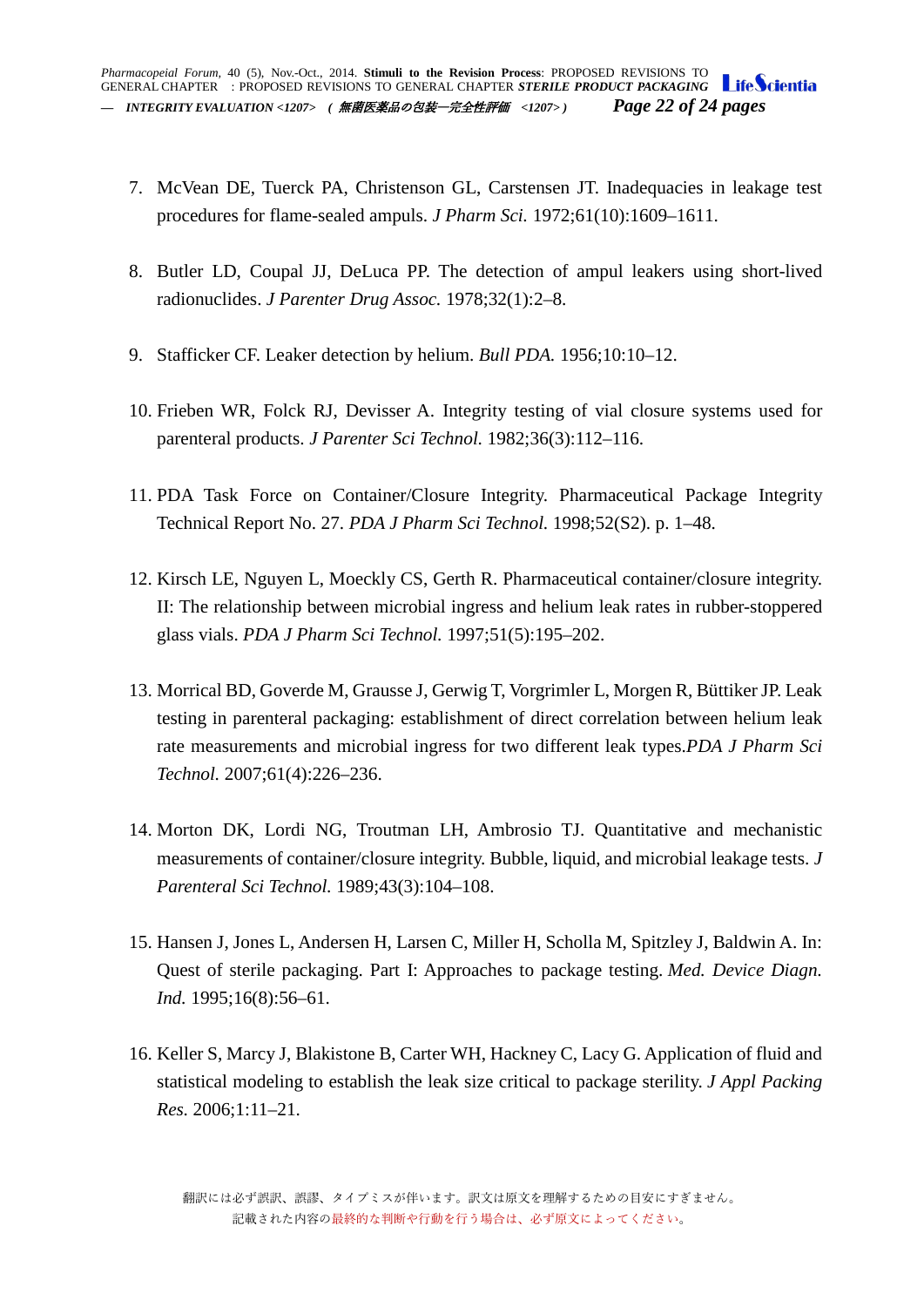- 17. Severin J, Bix L, Linz J, Gilliland D, Lockhart H, A new methodology for whole-package microbial challenge testing for medical device trays. ASTM J Test Eval. 2007: 35(4):373– 380.
- 18. Nguyen LT, Muangsiri W, Schiere R, Guazzo DK, Kirsch LE. Pharmaceutical container/closure integrity. IV: Development of an indirect correlation between vacuum decay leak measurement and microbial ingress. *PDA J Pharm Sci Technol.*1999;53(4):211–216.
- 19. Morton DK, Lordi NG, Ambrosio TJ. Quantitative and mechanistic measurements of parenteral vial container/closure integrity. Leakage quantitation. *J Parenter Sci Technol.* 1989;43(2):88–97.
- 20. Kirsch LE. Pharmaceutical container/closure integrity. VI: A report on the utility of the liquid tracer methods for evaluating the microbial barrier properties of pharmaceutical packaging. *PDA J Pharm Sci Technol.* 2000;54(4):305–314.
- 21. Kirsch LE, Nguyen L, Moeckly CS. Pharmaceutical container/closure integrity. I: Mass spectrometry-based helium leak rate detection for rubber-stoppered glass vials. *PDA J Pharm Sci Technol.* 1997;51(5):187–194.
- 22. Burrell LS, Carver MW, DeMuth GE, Lambert WJ. Development of a dye ingress method to assess container-closure integrity: correlation to microbial ingress. *PDA J Pharm Sci Technol.* 2000;54(6): 449–455.
- 23. Wolf H, Stauffer T, Chen S-C Y, Lee Y, Forster R, Ludzinski M, Kamat M, Godorov P, Guazzo DM. Vacuum decay container/closure integrity testing technology. Part 1. ASTM F2338-09 precision and bias studies. *PDA J Pharm Sci Technol.*2009;63(5):472–488.
- 24. Wolf H, Stauffer T, Chen S-C Y, Lee Y, Forster R, Kamat M, Mulhall B, Guazzo DM. Vacuum decay container/closure integrity testing technology. Part 2. Comparison to dye ingress tests. *PDA J Pharm Sci Technol.* 2009;63(5):489–498.
- <span id="page-22-0"></span>· APPENDIX (付録): DEFINITIONS (定義)